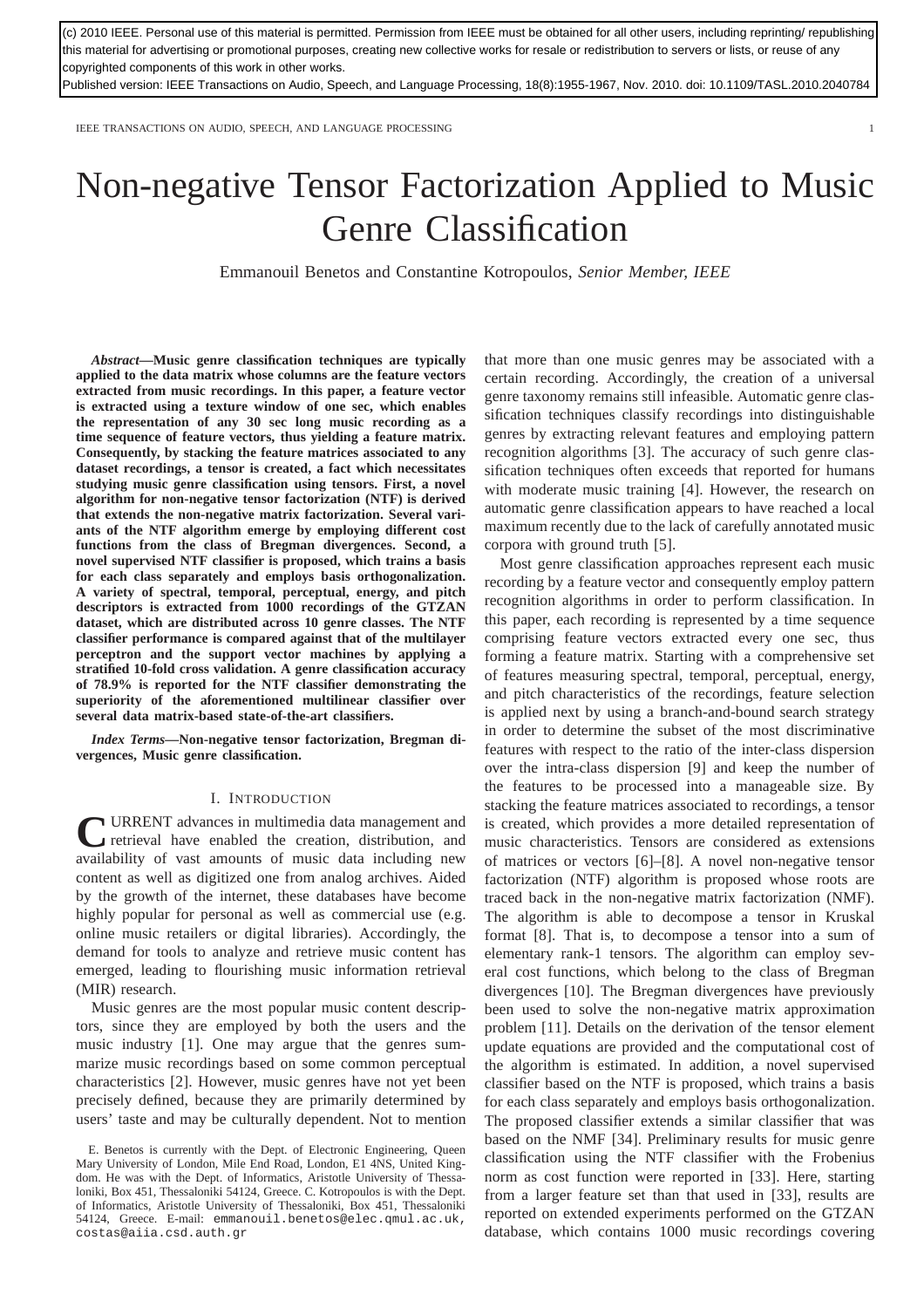10 music genre classes [12]. Several variants of the NTF classifier employing different feature subset sizes are tested and their music genre classification accuracy is measured using a stratified 10-fold cross-validation. For comparison purposes, support vector machines and multilayer perceptrons are also tested on the same database. In addition, experiments are performed using the features extracted by the MARSYAS platform [39]. An average genre classification accuracy of 78.9% with standard deviation equal to 2.6% is reported for the NTF classifier, when the Frobenius norm is utilized with a subset of 80 features. The aforementioned accuracy places the proposed NTF classifier within the most performing stateof-the-art genre classification methods. The superiority of the NTF classifier against the state-of-the-art data matrix-based classifiers is also demonstrated. Such results motivate further research using tensorial representations into audio processing applications.

The outline of the paper is as follows. Related work on automatic music genre classification is discussed in Section II. Section III details the proposed NTF method and establishes links with the NMF as well as other methods proposed for the NTF. In this section, a supervised classifier based on the proposed NTF is also described. Section IV briefly presents the dataset used, the feature set employed in the experiments, and thoroughly assesses the music genre classification accuracy of the proposed NTF classifier against that of state-of-the-art classifiers. Conclusions are drawn and future directions are indicated in Section V.

## II. RELATED WORK

Several benchmark datasets have been collected making the performance of the various music genre classification approaches comparable. Such benchmark datasets are listed in Table I along with the best accuracy reported for state-ofthe-art classifiers in chronological order. The GTZAN dataset was introduced by Tzanetakis and Cook [12]. It contains 1000 audio recordings split into 10 genre classes. The parameters of a Gaussian mixture model (GMM) classifier were estimated by the iterative expectation-maximization (EM) algorithm in [12]. A 61% correct classification was reported for timbre, rhythmic, and pitch features. The same dataset was used by Li et al. who employed support vector machines (SVMs) and linear discriminant analysis (LDA) for classification [13]. The Daubechies wavelet coefficient histograms were used as features and the reported classification accuracy of the SVM classifier reached 78.5%. Lidy and Rauber employed a pairwise SVM classifier applied to the GTZAN dataset [3]. The extracted features include rhythm patterns, a statistical spectrum descriptor, and rhythm histogram features. The reported best classification accuracy was 74.9%. Bergstra et al. tested the mel-frequency cepstral coefficients (MFCCs), the fast Fourier Transform coefficients, the linear prediction coefficients (LPCs), and the zero-crossing rate (ZCR) on the GTZAN dataset [14] and reported a classification accuracy reaching 82.5% for the ADABOOST meta-classifier. It should be noted, however, that the classification accuracy in [14] was measured without cross-validation. Holzapfel and Stylianou

TABLE I CLASSIFICATION ACCURACY (IN %) OF SEVERAL MUSIC GENRE CLASSIFIERS IN CHRONOLOGICAL ORDER. THE HIGHEST ACCURACY IS SHOWN IN BOLDFACE.

| Reference         | <b>Dataset</b>    | <b>Classifier</b> | <b>Best Accuracy</b> |
|-------------------|-------------------|-------------------|----------------------|
| [12]              | <b>GTZAN</b>      | <b>GMM</b>        | 61.0                 |
| [13]              | <b>GTZAN</b>      | <b>SVM - LDA</b>  | 78.5                 |
| $\lceil 3 \rceil$ | <b>GTZAN</b>      | <b>SVM</b>        | 74.9                 |
| [14]              | <b>GTZAN</b>      | <b>ADABOOST</b>   | 82.5                 |
| [15]              | <b>GTZAN</b>      | <b>GMM</b>        | 74.0                 |
| [17]              | <b>MIREX 2004</b> | $NN - GMM$        | 82.3                 |
| $\lceil 3 \rceil$ | <b>MIREX 2004</b> | <b>SVM</b>        | 70.4                 |
| [15]              | <b>MIREX 2004</b> | <b>GMM</b>        | 83.5                 |

also employed the same dataset. By utilizing a spectral basis derived by the NMF, that is fed to a GMM classifier, they obtained a 74.0% classification accuracy [15].

Another collection used extensively is the MIREX 2004 dataset, released for the MIREX genre and rhythm classification contests [16]. The MIREX 2004 genre dataset contains 1458 recordings belonging into 6 genre classes. The best accuracy (i.e. 83.5%) was reported by Holzapfel and Stylianou [15]. Pampalk et al. used the nearest neighbor (NN) classifier with GMMs and obtained an accuracy of 82.3% [17]. In our experiments, we are confined to the GTZAN dataset, because it contains more genre classes than the MIREX 2004 one, thus being a more comprehensive dataset for genre classification.

Other notable music genre classification approaches include that of Burred and Lerch, who proposed a 3-level music genre taxonomy covering 13 genres [18]. In addition, 3 speech classes, and one class for background noise were also considered. A dataset was created containing 50 recordings for each genre. Timbral and rhythmic features were extracted along with MPEG-7 audio descriptors. A GMM classifier reached classification accuracy of 59.76% for all classes. In 2005, Meng et al. created two datasets for genre classification [19]. The first dataset contains 100 recordings from 5 genres and the second dataset 354 music samples from the amazon.com database. Short, medium, and long-time features were extracted, and two classifiers were tested. The first classifier was a single-layer neural network and the second one was a Gaussian classifier that employs full covariance matrices. The reported best accuracy was 95% on the first dataset and about 68% on the second dataset. More recently, Barbedo and Lopes proposed a 4-level hierarchical genre taxonomy covering 29 music genres [20]. Several timbre features were selected and a classification procedure was developed that uses pairwise genre comparison. Overall, a genre classification accuracy of 61% at the lowest genre level was reported. Finally, Cataltepe et al. employed 225 MIDI music pieces covering 9 genre classes [21]. Timbral, rhythmic, and pitch content features were extracted, and the recordings were classified using a 10-nearest neighbor classifier (10-NN) or a normalized compression distance classifier. Using a combination of the aforementioned classifiers, a genre classification accuracy of 62% was reported.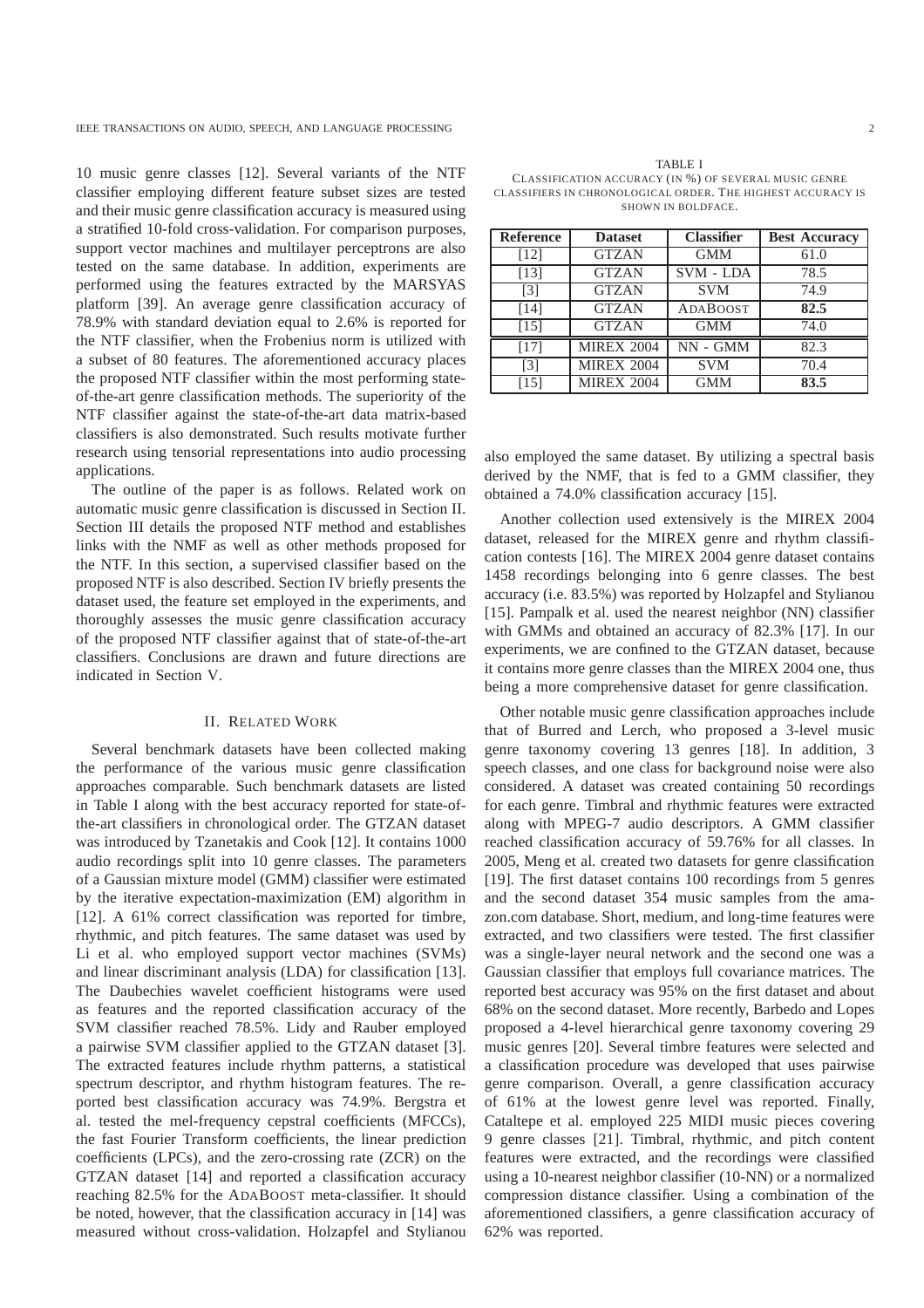#### III. NON-NEGATIVE TENSOR FACTORIZATION

In this section, a novel non-negative tensor factorization (NTF) technique is developed. First, the non-negative matrix factorization (NMF) is briefly discussed, because the NTF could be treated as a high-order generalization of the NMF for tensorial data. Some definitions from tensor algebra follow and the motivation for using tensors is described. Previous NTF algorithms are reviewed next and the proposed one is detailed. Contrary to previous approaches, the proposed NTF algorithm is not limited to 3rd order tensors, but can be applied to *n*th ( $n > 3$ ) order tensors. In addition, the algorithm can be formulated using a variety of objective functions. Obviously, its use is not restricted to audio processing only. Finally, a novel supervised classifier based on NTF for 3rd order tensors is proposed, which performs separate training for each class and employs basis orthogonalization.

Throughout the paper, tensors are denoted by boldface Euler script calligraphic letters (e.g. A), matrices are denoted by uppercase boldface letters (e.g. **U**), and vectors are denoted by lowercase boldface letters (e.g. **u**). The elements of all the aforementioned mathematical structures are denoted by lowercase letters indexed by one or more indices. For example, the elements of matrix **U** are denoted as  $u_{i_1 i_2}$ . Let R and Z be the sets of real and integer numbers, respectively.

### *A. Non-negative Matrix Factorization*

Subspace analysis seeks low dimensional structures of patterns within high dimensional spaces. NMF is a subspace method able to obtain a parts-based representation of objects by imposing non-negative constraints. It was first introduced as positive matrix factorization by Paatero et al. [22] and was re-termed as NMF by Lee and Seung [23]. The problem addressed by the NMF is as follows. Given a non-negative real-valued data matrix  $\mathbf{V} \in \mathbb{R}_+^{n \times m}$ , find the non-negative matrix factors  $\mathbf{W} \in \mathbb{R}_{+}^{n \times k}$  and  $\mathbf{H} \in \mathbb{R}_{+}^{k \times m}$  so that

$$
\mathbf{V} \approx \mathbf{W} \mathbf{H} = \sum_{i=1}^{k} \mathbf{w}_i \, \mathbf{h}_i^T \triangleq \sum_{i=1}^{k} \mathbf{w}_i \circ \mathbf{h}_i \tag{1}
$$

where  $\circ$  stands for the outer product. Obviously,  $w_i$  are the columns of W and  $\mathbf{h}_i^T$  are the rows of H. W contains the basis vectors, while the column vectors of <sup>H</sup> contain the weights needed to properly approximate the corresponding column vector of <sup>V</sup> as a linear combination of the column vectors of W. Usually, k is chosen so that  $(n + m)k < nm$ , thus resulting in a compressed version of the original data matrix. To find the approximate factorization (1), a suitable objective function has to be minimized. Let  $V = [v_{ij}]$  and  $WH \triangleq Y = [y_{ij}]$ . In [23], the generalized Kullback-Leibler (KL) divergence between <sup>V</sup> and WH was used:

$$
D(\mathbf{V}||\mathbf{W}\mathbf{H}) = \sum_{i=1}^{n} \sum_{j=1}^{m} \left[ v_{ij} \log \frac{v_{ij}}{y_{ij}} - v_{ij} + y_{ij} \right]
$$
 (2)

The minimization of (2) can be solved by using iterative multiplicative rules [23]. Frequently, additional constraints are incorporated into (2). For example, the local NMF algorithm



Fig. 1. 3rd order real-valued tensor  $A \in \mathbb{R}^{I_1 \times I_2 \times I_3}$ .

imposes spatial locality in the solution and consequently reveals local features in the data matrix <sup>V</sup> [24].

A more general view of the NMF is set under the socalled non-negative matrix approximation (NNMA) in [11]. In NNMA, instead of minimizing a specific objective function, the minimization of a class of objective functions, called *Bregman divergences*, is proposed. The same approach will be adopted for the derivation of the NTF in Subsection III-D.

## *B. Tensors and Multilinear Algebra Basics*

Quantities addressed by more than two indices are often employed in signal processing applications. To describe such quantities, tensors need to be employed. In multilinear algebra, tensors are considered as high-order generalizations of matrices and vectors [6]–[8]. A real-valued vector  $\mathbf{a} \in \mathbb{R}^l$ ,  $I \in \mathbb{Z}$  is treated as a first-order tensor. Similarly, a real-valued matrix  $A \in \mathbb{R}^{I_1 \times I_2}$  with  $I_1, I_2 \in \mathbb{Z}$  is defined as a second-order tensor. A real-valued tensor  $A$  of order n is defined over the vector space  $\mathbb{R}^{I_1 \times I_2 \times \cdots \times I_n}$ , where  $I_i \in \mathbb{Z}$ ,  $i = 1, \ldots, n$ . Each element of A is addressed by n indices, i.e.  $a_{i_1 i_2 \ldots i_n}$ , where  $i_i = 1, 2, \ldots, I_i$ . A 3rd order tensor is sketched in Figure 1.

Mode-i unfolding of the tensor A yields the matrix  $\mathbf{A}_{(i)} \in$  $\mathbb{R}^{I_i \times I_i}$ , where  $I_i \triangleq I_1 I_2 \cdots I_{i-1} I_{i+1} \cdots I_n$ . In the following, the operations on tensors are expressed in matricized form [8]. The symbol  $\times_i$  stands for the *i*-mode product between a tensor and a matrix [6]. It can be computed via the matrix multiplication  $\mathbf{B}_{(i)} = \mathbf{U} \mathbf{A}_{(i)}$  followed by re-tensorization to undo the mode-i unfolding for  $i = 1, 2, \ldots, n$ . For example, the 2-mode product between the 3rd order tensor  $A \in \mathbb{R}^{I_1 \times I_2 \times I_3}$ and the matrix  $U \in \mathbb{R}^{I_2 \times J}$  yields the 3rd order tensor  $\mathcal{B} = \mathcal{A} \times_2 \mathbf{U} \in \mathbb{R}^{I_1 \times J \times I_3}$ . The inner product of two nth order tensors A and B is denoted as  $\langle A, B \rangle$ . The norm of tensor A is defined as  $||A|| = \sqrt{\langle A, A \rangle}$ .

An *n*-order tensor  $\mathcal A$  has rank 1, when it can be decomposed as the outer product of *n* vectors  $\mathbf{u}^{(1)}, \mathbf{u}^{(2)}, \dots, \mathbf{u}^{(n)}$ , i.e.

$$
\mathcal{A} = \mathbf{u}^{(1)} \circ \mathbf{u}^{(2)} \circ \qquad \circ \mathbf{u}^{(n)}.\tag{3}
$$

That is, each element of the tensor in (3) is given by  $a_{i_1 i_2...i_n} = u_{i_1}^{(1)} u_{i_2}^{(2)} \ldots u_{i_n}^{(n)}$  for all  $i_\ell = 1, 2, \ldots, I_\ell$  and  $\ell = 1, 2, \ldots, n$ . The rank of an arbitrary *n*-order tensor A is the minimal number of rank-1 tensors that yield  $A$  when linearly combined.

In the following, several products between matrices shall be needed, such as the Kronecker product denoted by  $\otimes$  and the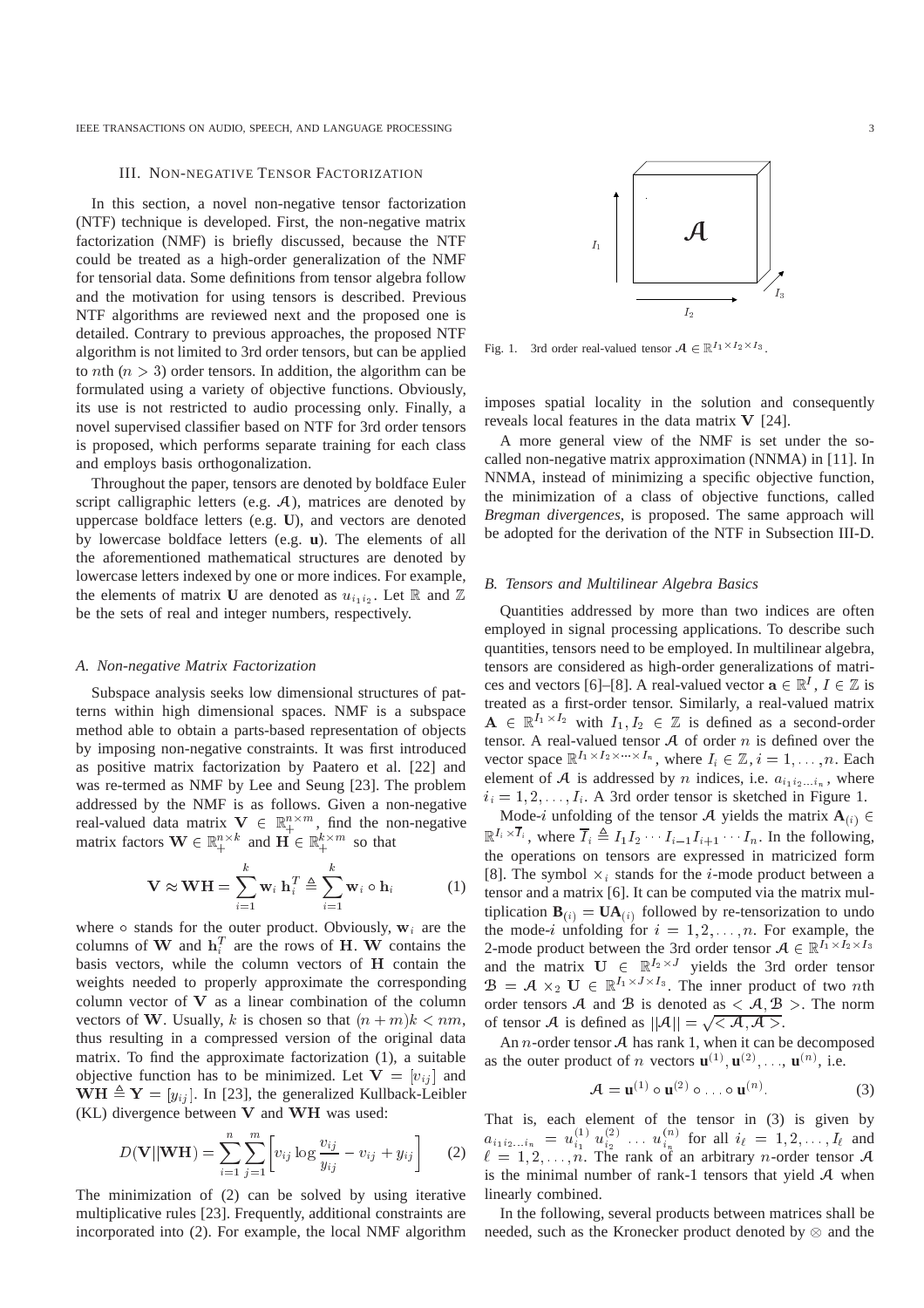Khatri-Rao product denoted by  $\odot$ , whose definitions can be found elsewhere, e.g. [8].

# *C. Motivation for Using Tensors and the Proposed Nonnegative Tensor Factorization*

The NMF has been used extensively in signal processing yielding promising results in the past years. A list of the numerous NMF applications can be found in [11]. However, the NMF as any other subspace method deals only with vectorized data. By vectorizing a typical 3rd order tensor stemming from 900 training recordings, which are represented by 30 feature vectors of 34 dimensions each, one obtains 900 vectors of 1020 dimensions. Many pattern classifiers cannot cope with the aforementioned dimensionality given the small number of training samples. In addition, handling such high-dimensional samples is computationally expensive. For example, eigen-analysis or singular value decomposition cannot be easily performed. Despite implementation issues, it is well understood that vectorization breaks the natural structure and correlation in the original data. Thus, in order to preserve the natural data structure and correlation, dimensionality reduction operating directly on tensors rather than vectors is desirable. The concept of low-rank decomposition of high-order signal representations is addressed in [6], [25], where several algorithms are reviewed. Thus, a high-order generalization of the NMF could be of great importance in the analysis of such high-order signal/pattern representations.

Some NMF generalizations have been proposed mostly for 3rd order tensors in face detection or recognition applications. In 2005, Shashua and Hazan proposed a generalization of the NMF for <sup>n</sup>th order tensors [26]. The problem was formulated as the decomposition of a tensor into a sum of  $k$  rank-1 tensors using the Frobenius norm as distance. Multiplicative update rules were employed and an application to sparse image coding was discussed. Hazan et al. extended the previous work by employing the KL divergence (also known as relative entropy) as distance [27].

In 2006, Boutsidis et al. introduced an algorithm for 3rd order tensor decomposition called projected alternating least squares with initialization and regularization (PALSIR) [28]. This algorithm also employed the Frobenius norm as distance and alternating least squares was used to derive the decomposition. Experiments were performed on eye image databases for biometric iris recognition applications. Heiler and Schnörr proposed a generalization of the sparse NMF algorithm for 3rd order tensors applied to face detection [29]. The Frobenius norm was used as distance in this case, too. The algorithm was termed as sparsity-constrained NTF, because a sparsity maximization algorithm was employed.

In 2007, Cichocki proposed algorithms for 3rd order NTF using alpha and beta divergences [30]. These algorithms employed alternating interior-point gradient and fixed point alternating least squares techniques incorporating sparsity constraints into the decomposition. The just described NTF method was incorporated into multilayer networks in order to improve the performance of multi-way blind source separation in EEG [31]. It should be noted that this model cannot be

generalized to higher order tensors nor can degenerate to the NMF model for 2nd order tensors.

In this paper, we would like to derive a generic unified NTF algorithm, which can handle <sup>n</sup>th order tensors and can degenerate to the NMF, when  $n = 2$ .

## *D. Proposed NTF Algorithm*

Having set our objectives, we decided to build upon the model proposed by Shashua and Hazan [26], which can be extended to <sup>n</sup>th order tensors and degenerates to the NMF, when  $n = 2$ . A preliminary version of the algorithm was first introduced in [33], which was also the basis for the Discriminant NTF algorithm in [32]. We resort to the Bregman divergences in order to offer a unified factorization framework, which includes as special cases the Frobenius norm, the KLdivergence, and the Itakura-Saito (IS) distance. The Bregman divergences, proposed by Bregman in 1967 [10], are defined as

$$
D_{\phi}(x, y) = \phi(x) - \phi(y) - \phi'(y)(x - y), \tag{4}
$$

where  $\phi(x)$  is a strictly convex function defined on a convex set  $S \subseteq \mathbb{R}$  and  $\phi'(y)$  denotes the first derivative of  $\phi()$ evaluated at <sup>y</sup>. By definition, the Bregman divergences are non-negative [11] and can be extended to tensors. Let us consider the *n*th order tensors  $\mathfrak{X}, \mathcal{Y} \in \mathbb{R}^{I_1 \times I_2 \times \cdots \times I_n}$ . The following identity holds:

$$
D_{\phi}(\mathbf{x}, \mathbf{y}) = \sum_{i_1=1}^{I_1} \sum_{i_2=1}^{I_2} \cdots \sum_{i_n=1}^{I_n} D_{\phi}(x_{i_1 i_2 \ldots i_n}, y_{i_1 i_2 \ldots i_n}). \quad (5)
$$

For  $\phi(x) = \frac{1}{2}x^2$ ,  $D_{\phi}(x, y)$  corresponds to the Frobenius norm. For  $\phi(x) = x \log(x)$ , the Bregman divergence coincides with the KL divergence, whereas for  $\phi(x) = -\log(x)$ , the resulting  $D_{\phi}(x, y)$  is recognized to be the Itakura-Saito (IS) distance.

Therefore, our goal is to decompose a tensor  $V \in$  $\mathbb{R}^{I_1 \times I_2 \times \cdots \times I_n}$  into a sum of k rank-1 tensors:

$$
\mathcal{V} = \sum_{j=1}^{k} \mathbf{u}_{j}^{(1)} \circ \mathbf{u}_{j}^{(2)} \circ \cdots \circ \mathbf{u}_{j}^{(n)}
$$
(6)

where  $\mathbf{u}_i^{(i)} \in \mathbb{R}_+^{I_i}$  and  $j = 1, 2, \ldots, k$ . Let  $\mathbf{U}^{(i)} \triangleq$  $[\mathbf{u}_{1}^{(i)} | \mathbf{u}_{2}^{(i)} | \dots | \mathbf{u}_{k}^{(i)}], i = 1, 2, \dots, n$ . Obviously  $\mathbf{U}^{(i)} \in \mathbb{R}_{+}^{I_{i} \times k}$ . Let us introduce the compact notation

$$
\overline{\bigodot}_{i} \mathbf{U} \triangleq \mathbf{U}^{(n)} \odot \cdots \odot \mathbf{U}^{(i+1)} \odot \mathbf{U}^{(i-1)} \odot \cdots \odot \mathbf{U}^{(1)}.
$$
 (7)

In matricized form, the factorization (6) can be written as:

$$
\mathbf{V}_{(i)} \triangleq \underbrace{\mathbf{U}^{(i)}}_{\mathbf{W}^{(i)}} \left( \underbrace{\mathbf{U}^{(n)} \odot \cdots \odot \mathbf{U}^{(i+1)} \odot \mathbf{U}^{(i-1)} \odot \cdots \mathbf{U}^{(1)}}_{\mathbf{H}^{(i)}} \right)^{T}
$$
\n
$$
= \mathbf{U}^{(i)} \left( \overline{\bigodot}_{i} \mathbf{U} \right)^{T}.
$$
\n(8)

From the inspection of (8), one may readily see that the NMF results if  $W = W^{(1)} = U^{(1)}$  and  $H = [H^{(1)}]^T = [U^{(2)}]^T$ . Let

$$
\overline{\sum}_{\varrho_{i}} \triangleq \sum_{\varrho_{1}=1}^{I_{1}} \sum_{\varrho_{2}=1}^{I_{2}} \cdots \sum_{\varrho_{i-1}=1}^{I_{i-1}} \sum_{\varrho_{i+1}=1}^{I_{i+1}} \cdots \sum_{\varrho_{n}=1}^{I_{n}}.
$$
 (9)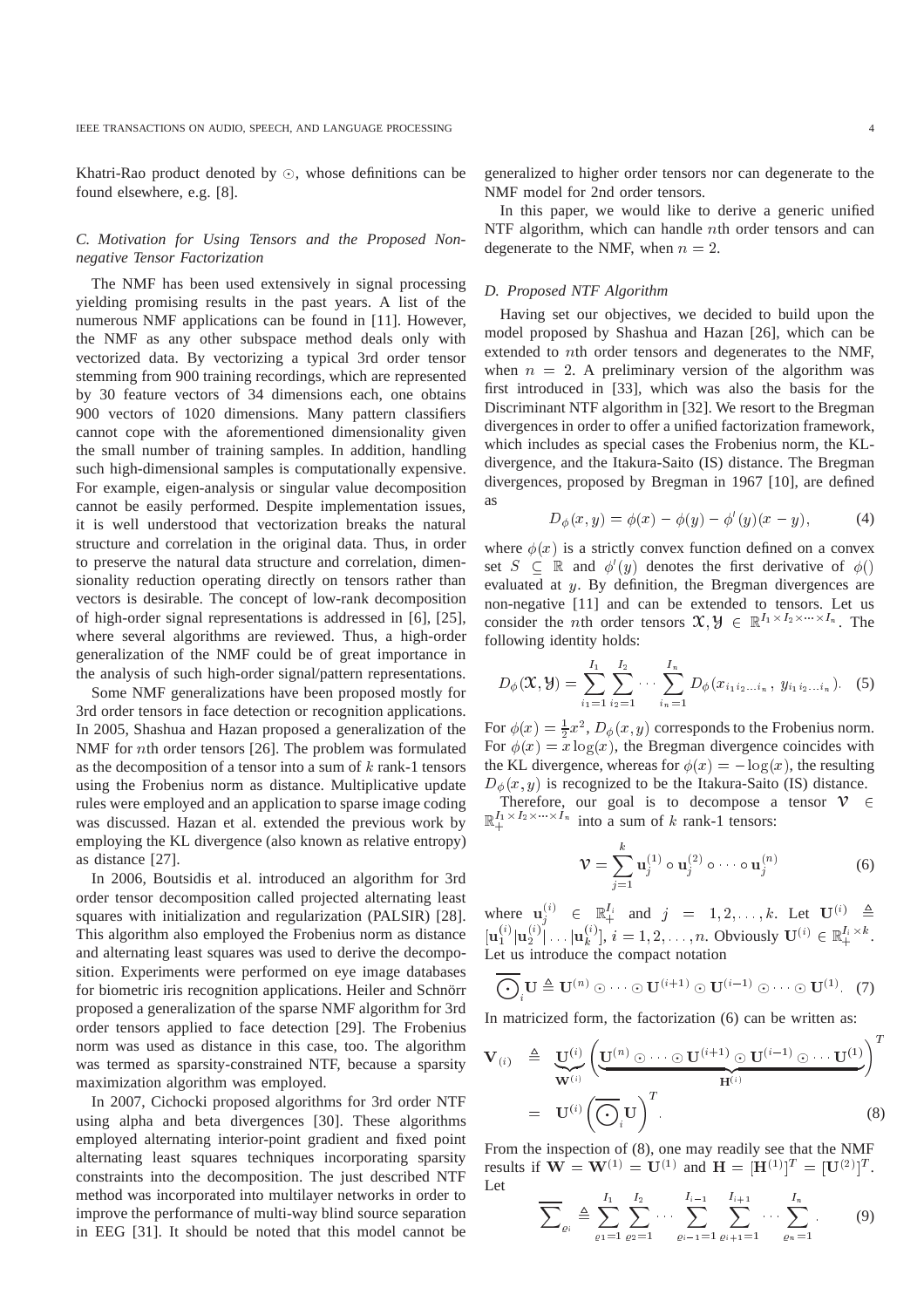The following minimization problem with Bregman divergences is solved

$$
\min_{\mathbf{u}_{j}^{(i)} \geq 0} D_{\phi} \left( \sum_{j=1}^{k} \mathbf{u}_{j}^{(1)} \circ \mathbf{u}_{j}^{(2)} \circ \cdots \circ \mathbf{u}_{j}^{(n)}, \mathcal{V} \right) \tag{10}
$$

by using auxiliary functions, as is analyzed in Appendix I. In particular, for the KL divergence (i.e.  $\phi(x) = x \log(x)$ ), the following multiplicative update rule is obtained for the elements of  $\mathbf{u}_i^{(i)}$  denoted as  $u_{il}^{(i)}$ :

$$
u_{jl}^{(i)} \leftarrow \tilde{u}_{jl}^{(i)} \cdot \exp\left(\frac{\sum_{\varrho_i} \alpha_{j\varrho_1 \dots \varrho_{i-1} \varrho_{i+1} \dots \varrho_n} \cdot \log \frac{v_{\varrho_1 \dots \varrho_{i-1} \varrho_{i+1} \dots \varrho_n}}{\beta_{\varrho_1 \dots \varrho_{i-1} \varrho_{i+1} \dots \varrho_n}}\right)
$$
\n
$$
(11)
$$

where  $\tilde{u}_{il}^{(i)}$  is the lth element of vector  $\mathbf{u}_{i}^{(i)}$  before updating,  $j = 1, 2, \ldots, k, i = 1, 2, \ldots, n, l = 1, 2, \ldots, I_i$ , and

$$
\alpha_{j\varrho_1\dots\varrho_{i-1}\varrho_{i+1}\dots\varrho_n} = u_{j\varrho_1}^{(1)} \dots u_{j\varrho_{i-1}}^{(i-1)} u_{j\varrho_{i+1}}^{(i+1)} \dots u_{j\varrho_n}^{(n)} \tag{12}
$$

$$
\beta_{\varrho_1 \dots \varrho_{i-1} l \varrho_{i+1} \dots \varrho_n} = \sum_{j'=1}^n u_{j'\varrho_1}^{(1)} \dots u_{j'\varrho_{i-1}}^{(i-1)} u_{j'l}^{(i)} u_{j'\varrho_{i+1}}^{(i+1)} \dots u_{j'\varrho_n}^{(n)}.
$$

(13)

For  $\phi(x) = \frac{1}{2}x^2$  (that is, when the Frobenius norm is used), the resulting update rule is:

$$
u_{jl}^{(i)} \leftarrow \tilde{u}_{jl}^{(i)} \cdot \frac{\sum_{\varrho_i} \alpha_{j\varrho_1 \cdots \varrho_{i-1}\varrho_{i+1} \cdots \varrho_n} \cdot v_{\varrho_1 \cdots \varrho_{i-1} l\varrho_{i+1} \cdots \varrho_n}}{\sum_{\varrho_i} \alpha_{j\varrho_1 \cdots \varrho_{i-1} \varrho_{i+1} \cdots \varrho_n} \cdot \beta_{\varrho_1 \cdots \varrho_{i-1} l\varrho_{i+1} \cdots \varrho_n}}.
$$
\n(14)

Finally, for  $\phi(x) = -\log(x)$  (i.e. when the IS distance is employed), the update rule is:

$$
u_{jl}^{(i)} \leftarrow \tilde{u}_{jl}^{(i)} \cdot \frac{\sum_{\varrho_i} \frac{\alpha_{j\varrho_1 \cdots \varrho_{i-1} \varrho_{i+1} \cdots \varrho_n}}{\sum_{\varrho_i} \frac{\alpha_{j\varrho_1 \cdots \varrho_{i-1} \varrho_{i+1} \cdots \varrho_n}}{\sum_{\varrho_i} \frac{\alpha_{j\varrho_1 \cdots \varrho_{i-1} \varrho_{i+1} \cdots \varrho_n}{\cdots \varrho_{i-1} \cdots \varrho_{i+1} \cdots \varrho_n}}.
$$
 (15)

In order to apply the aforementioned NTF algorithms to an  $n$ th order tensor V, the *n* matrices  $U^{(i)}$ ,  $i = 1, 2, ..., n$ , should be initialized by random numbers between 0 and 1. The update rules (11), (14), or (15) are applied to the column vectors  $\mathbf{u}_i^{(i)}$ of matrix  $\mathbf{U}^{(i)}$ ,  $j = 1, 2, \dots, k$ . The proof of convergence for the Frobenius NTF algorithm can be found in Appendix I. The computational cost of the various NTF algorithms is derived in Appendix II.

## *E. Proposed 3rd Order NTF Classifier*

The novel NTF classifier for 3rd order tensors discussed next was inspired by the NMF classifier proposed in [34], where a basis for each class was trained separately and the test data were projected onto an orthogonalized basis. Preliminary results using the proposed classifier for 3rd order tensors in music genre classification were reported in [33]. Let <sup>C</sup> be the number of genre classes. The proposed 3rd order NTF classifier considers a tensor  $\mathcal{V}_c \in \mathbb{R}^{I_{c1} \times I_2 \times I_3}$  with  $I_{c1}$  being the number of training recordings in class  $c, c = 1, 2, \ldots, C$ (i.e. 90 for stratified 10-fold cross-validation in the GTZAN dataset),  $I_2$  being the dimensionality of feature vectors,  $I_3$  = 30 being the number of feature vectors extracted per recording (i.e. the number of 1 sec segments each recording is split to). The algorithm steps are as follows:

1) Decompose the training tensor for each genre  $V_c \in$  $\mathbb{R}^{I_{c1} \times I_2 \times I_3}, c = 1, 2, \ldots, C$ , i.e.

$$
\mathcal{V}_c = \sum_{j=1}^k \mathbf{u}_{cj}^{(1)} \circ \mathbf{u}_{cj}^{(2)} \circ \mathbf{u}_{cj}^{(3)}.
$$
 (16)

2) Determine the 1st mode of the tensor  $\mathcal{V}_c$  by unfolding [6], [8]:

$$
\mathbf{V}_{c_{(1)}} = \mathbf{U}_c^{(1)} \left( \mathbf{U}_c^{(3)} \odot \mathbf{U}_c^{(2)} \right)^T \tag{17}
$$

where  $\odot$  stands for the Khatri-Rao matrix product. Thus,  $\mathbf{U}_c^{(3)} \odot \mathbf{U}_c^{(2)}$  has dimensions  $(I_3I_2) \times k$ , while  $\mathbf{V}_{c_{(1)}}$  is a matrix with dimensions  $I_{c1} \times (I_3I_2)$ . In the following, we deal with the transpose of matrix  $V_{c_{(1)}}$ , i.e.

$$
[\mathbf{V}_{c_{(1)}}]^T = \left(\mathbf{U}_c^{(3)} \odot \mathbf{U}_c^{(2)}\right) [\mathbf{U}_c^{(1)}]^T. \quad (18)
$$

3) Perform QR decomposition on the basis matrix  $U_c^{(3)}$   $\odot$  $\mathbf{U}_c^{(\mathcal{Z})}$  :

$$
\mathbf{U}_c^{(3)} \odot \mathbf{U}_c^{(2)} = \mathbf{Q}_c \, \mathbf{R}_c \tag{19}
$$

where  $\mathbf{Q}_c$  is a  $(I_3I_2)\times k$  column-orthogonal matrix (i.e.  ${\bf Q}_c^T{\bf Q}_c$  is the  $k \times k$  identity matrix)<sup>1</sup> and  ${\bf R}_c$  is a  $k \times k$ upper triangular matrix. Store matrices  $Q_c$  and  $H_c =$  $\mathbf{R}_c$  [U $_c^{(1)}$ ]<sup>T</sup>. It is worth noting that the Gram-Schmidt orthogonalization does not affect the non-negativity of the basis matrix. It is used to calculate **correctly** the  $L_2$ norms in a non-orthogonal basis.

4) For testing, the feature matrix  $V_t$  of dimensions  $I_2 \times$  $I_3$  is considered. The feature matrix is arranged to a column vector  $v_t$  of dimensions  $I_2I_3$  by concatenating its columns. The column vector  $v_t$  is projected onto the subspaces defined by the basis matrices of the classes:

$$
\mathbf{h}_{ct} = \mathbf{Q}_c^T \mathbf{v}_t \tag{20}
$$

and has length <sup>k</sup>.

5) Let  $CSM_{tm}(c)$  be the cosine similarity measure (CSM) between  $h_{ct}$  and  $h_{cm}$ ,  $m = 1, 2, \ldots, I_{c1}$  (i.e. the mth column of matrix  $H_c$ ):

$$
CSM_{tm}(c) = \frac{\mathbf{h}_{ct}^T \mathbf{h}_{cm}}{||\mathbf{h}_{ct}|| \, ||\mathbf{h}_{cm}||}.
$$
 (21)

Let  $CSM_{t[m]}(c)$  denote the mth largest element in the set  $\{CSM_{tm}(c), m = 1, 2, \ldots, I_{c1}\}.$  The decision taken by the classifier is based on

$$
\varpi_t(c) = \sum_{m=1}^{K} CSM_{t[m]}(c) \tag{22}
$$

where  $K \ll I_{c1}$  (e.g.  $K = 3$ ). The class label of the test pattern  $v_t$  is determined by the maximum among  $\varpi_t(c)$ , i.e.:

$$
\hat{c}_t = \underset{c=1,2,\ldots,C}{\operatorname{argmax}} \{ \varpi_t(c) \}. \tag{23}
$$

A block diagram of the testing procedure of the proposed supervised NTF classifier is sketched in Figure 2.

<sup>1</sup>Obviously,  $\mathbf{Q}_c \mathbf{Q}_c^T$  is **not** equal to the identity matrix.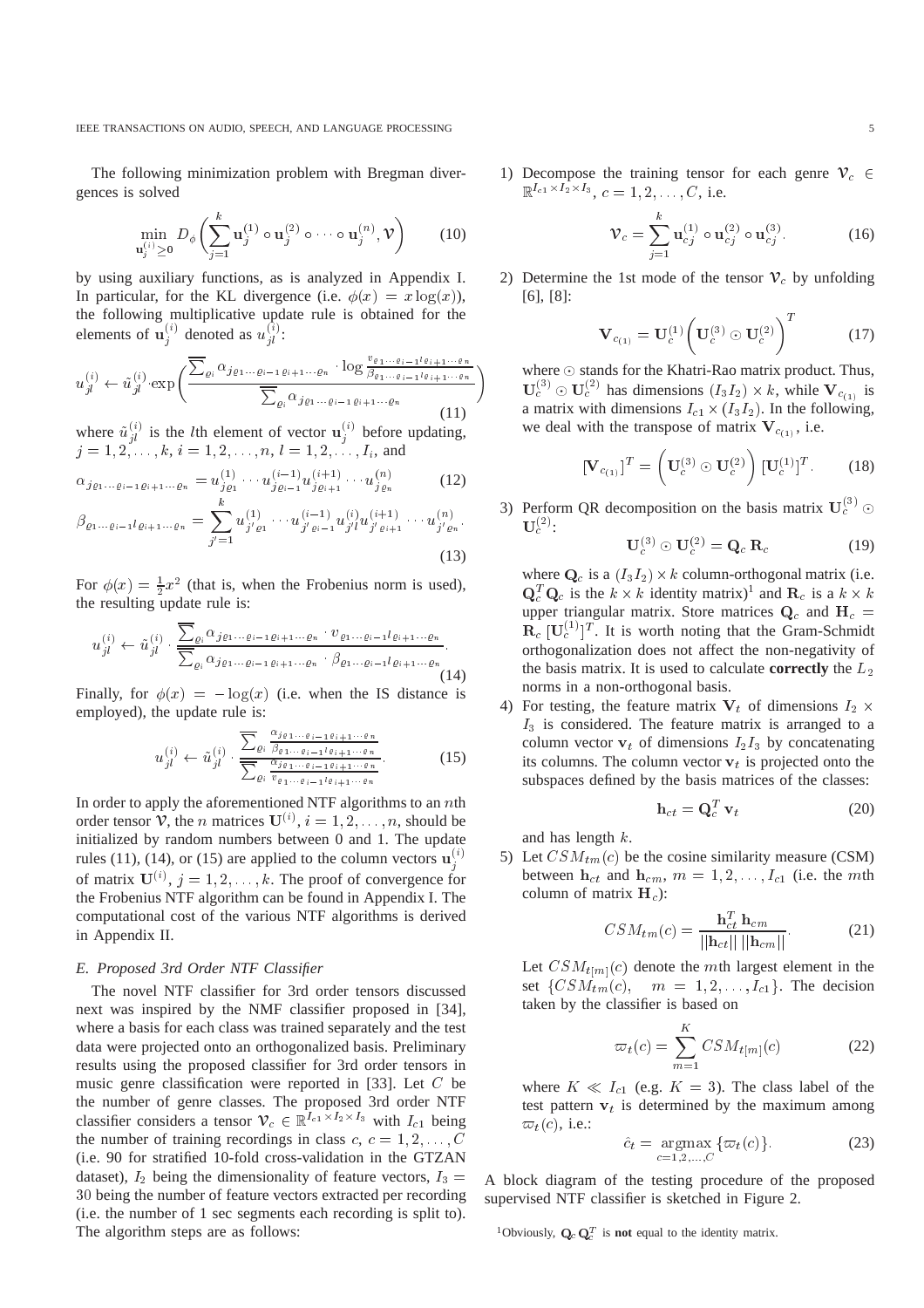

Fig. 2. The proposed supervised NTF classifier.

## IV. EXPERIMENTAL RESULTS

In this Section, music genre classification experiments are discussed. In subsection IV-A, the employed dataset is described. The feature extraction is detailed in subsection IV-B, while the feature selection method is discussed in subsection IV-C. Finally, the accuracy using the various classifiers is reported in subsection IV-D.

## *A. Dataset*

The GTZAN database was employed for genre classification experiments. The database contains 1000 audio recordings distributed across 10 music genres [12], namely: Classical, Country, Disco, HipHop, Jazz, Rock, Blues, Reggae, Pop, and Metal. 100 recordings are collected for each genre. All recordings are mono channel, are sampled at 22050 Hz rate, and have a duration of approximately 30 sec. Each recording is separated into 30 segments (i.e. texture windows) of 1 sec duration. Such a texture window has commonly been used in genre classification experiments, because it increases the classification accuracy compared to direct analysis frames [2], [12], [19]. For each 1 sec long texture window, 207 features are extracted, which are described next.

## *B. Feature Extraction*

In music genre classification experiments, the extracted features usually belong into 3 categories, namely timbre, rhythm, and pitch-based ones [1], [2]. In this paper, a combination of descriptors measuring energy, spectral, temporal, perceptual, and pitch characteristics of the music recordings is explored [35]. The complete list of the extracted features can be found in Table II.

The 1st feature measures the energy of the audio signal. Feature 2 is computed by maximum likelihood harmonic matching. Features 3 and 4 refer to the perceptual modeling of the human auditory system [17]. The spectral shape is captured by features 5-9 and 14-15. The temporal properties of the signals are correlated with features 10-13 and 16. Feature 17 describes the amplitude of the maximum peak of the folded histogram [36]. Feature 18 was proposed in [37]. Features 1, 2, 5, 7, 11, and 12 were computed using the definitions of the MPEG-7 audio framework [38]. It should be noted that 24 Mel-frequency cepstral coefficients and 8 specific loudness

TABLE II THE FEATURE SET.

| No.            | <b>Feature</b>                              | Values per segment<br># |
|----------------|---------------------------------------------|-------------------------|
| 1              | Short-Time Energy (STE)                     | $1 \times 4 = 4$        |
| $\overline{2}$ | Fundamental Frequency (FF)                  | $1 \times 4 = 4$        |
| 3              | Total Loudness (TL)                         | $1 \times 4 = 4$        |
| $\overline{4}$ | Specific Loudness Sensation (SONE)          | $8 \times 4 = 32$       |
| 5              | Spectrum Centroid (SC)                      | $1 \times 4 = 4$        |
| 6              | Spectrum Rolloff Frequency (SRF)            | $1 \times 4 = 4$        |
| 7              | Spectrum Spread (SS)                        | $1 \times 4 = 4$        |
| 8              | Spectrum Flatness (SF)                      | $4 \times 4 = 16$       |
| 9              | Mel-frequency Cepstral Coefficients (MFCCs) | $24 \times 4 = 96$      |
| 10             | Auto-Correlation Values (AC)                | 13                      |
| 11             | Log Attack Time (LAT)                       |                         |
| 12             | Temporal Centroid (TC)                      | 1                       |
| 13             | Zero-Crossing Rate (ZCR)                    | $1 \times 4 = 4$        |
| 14             | Spectral Difference (SD)                    | $1 \times 4 = 4$        |
| 15             | Bandwidth (BW)                              | $1 \times 4 = 4$        |
| 16             | Phase Deviation (PD)                        | $1 \times 4 = 4$        |
| 17             | Pitch Histogram (PH)                        | $1 \times 4 = 4$        |
| 18             | Rhythmic Periodicity (RP)                   | $1 \times 4 = 4$        |
|                | <b>Total number of features</b>             | 207                     |

sensation (SONE) coefficients are extracted for each audio frame of 10 msec duration.

Except features 10-12, the remaining features are computed on frame basis and their 1st and 2nd moments are exploited by averaging over the frames within each 1 sec long texture window. Similarly, the 1st and 2nd moments of the first-order frame-based feature differences are computed. This explains the factor 4 appearing in Table II. In total, 207 features are extracted from each texture window. All features but the MFCCs are non-negative. Accordingly, they can be employed directly into the NTF. For the MFCCs, their magnitude is retained only. The computation of the aforementioned features every 1 sec yields the tensor  $V$  of dimensions  $1000 \times 207 \times 30$ .

For comparison purposes, a smaller feature set is also tested, which includes the features extracted by the Music Analysis, Retrieval and Synthesis for Audio Signals (MARSYAS) platform [39]. This feature set consists of the 1st order moments of the following timbral features: Spectral Centroid, Spectral Rolloff Frequency, Spectral Difference (also known as spectral flux), and 30 MFCCs per frame, which are averaged over 1 sec texture windows. Thus, the tensor of the MARSYAS features has dimensions  $1000 \times 34 \times 30$ .

## *C. Feature Selection*

Careful feature selection is essential for classification. Here, the optimal feature subset maximizes the ratio of the inter-class dispersion over the intra-class dispersion:  $J = \text{tr}(\mathbf{S}_w^{-1} \mathbf{S}_b)$ , where tr( ) stands for the trace of a matrix,  $S_w$  is the withinclass scatter matrix, and  $S_b$  is the between-class scatter matrix. Details on the computation of  $S_w$  and  $S_b$  can be found in any textbook on pattern recognition (e.g. [9]). Because, in our case, the number of distinct subsets having cardinality  $I_2$  $(1 \le I_2 \le 207)$  is  $\frac{207!}{(207-I_2)!I_2!}$ , the branch-and-bound search strategy is employed for complexity reduction. In this strategy, a tree structure of  $(207 - I_2 + 1)$  levels is created, where every node corresponds to a subset. The tree root corresponds to the full set (e.g. 207 features), while each leaf node corresponds to a subset of cardinality  $I_2$ . The branch-and-bound search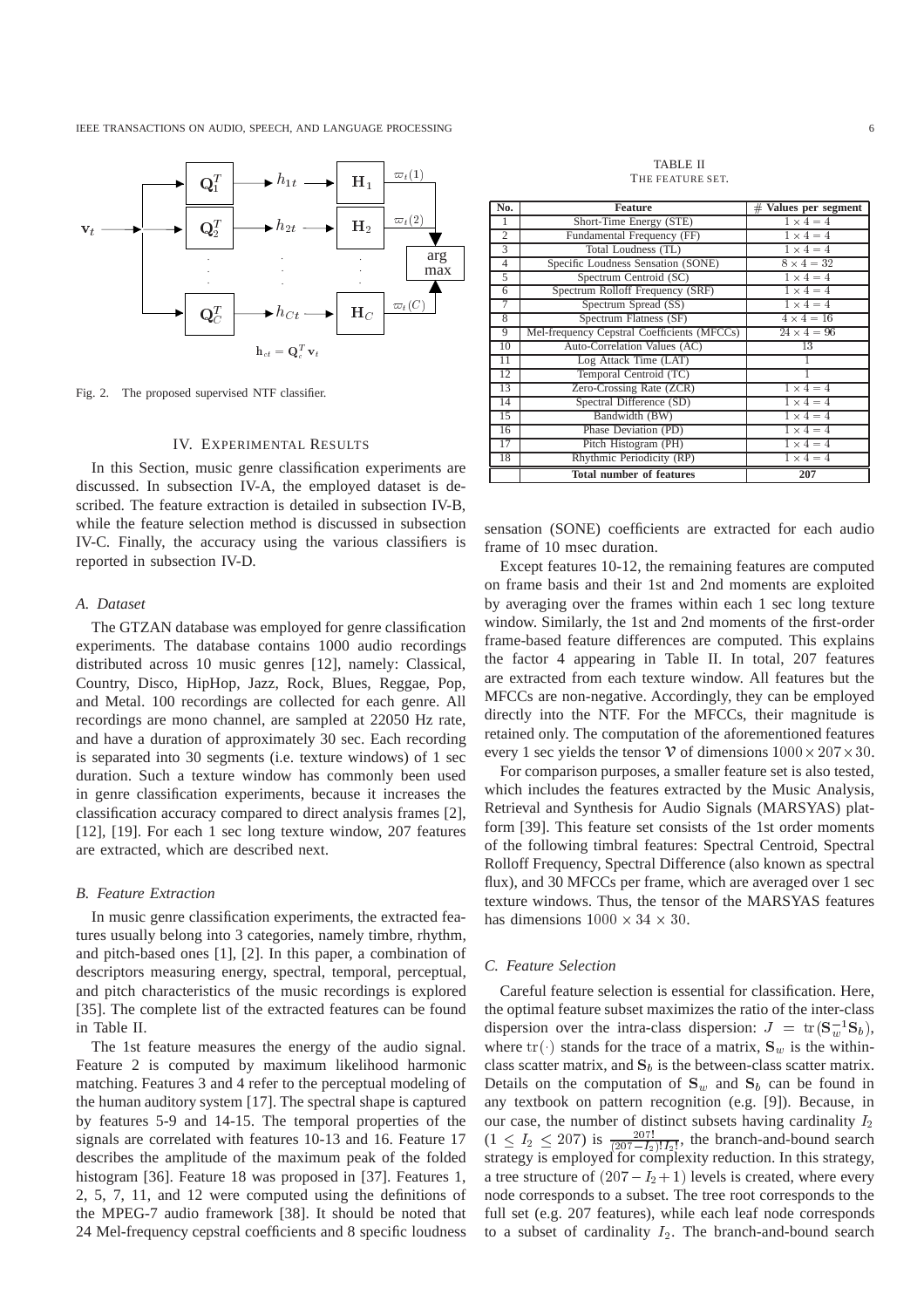TABLE IV AVERAGE ACCURACY ACHIEVED BY SEVERAL CLASSIFIERS WHEN EITHER THE SUBSET OF 80 SELECTED FEATURES OR THE MARSYAS FEATURE SET WAS EMPLOYED.

| <b>Classifier</b> | <b>80 Feature Subset</b> | <b>MARSYAS Feature Set</b> |
|-------------------|--------------------------|----------------------------|
| NTF Frobenius     | 78.9%                    | 68.3%                      |
| <b>SVM</b>        | 77.2%                    | 67.6%                      |
| MLP               | 77.0%                    | 69.1%                      |
| NTF KL            | 70.4%                    | 61.4%                      |
| NTF IS            | 63.6%                    | 55.0%                      |

strategy traverses the structure using a depth-first search with backtracking [9].

In order to apply the feature selection algorithm, the data tensor should be transformed into a matrix by unfolding [6]. Thus, the unfolding  $V_{(2)} \in \mathbb{R}_+^{207 \times 30000}$  is computed from tensor  $V \in \mathbb{R}_+^{1000\times 207\times 30}$ . Several feature subsets were derived with respect to maximizing J comprising  $I_2 \in \{60, 70, 80, 90\}$ features out of the 207 initial features. The subset comprising 80 features listed in Table III is found to yield the highest music genre classification accuracy, when it is employed in the proposed NTF Frobenius classifier (cf. subsection IV-D). It is seen that 31 out of the 80 selected features are moments of the MFCCs or their first-order differences.

#### *D. Performance Assessment*

Experiments were performed by employing various subsets of selected features as well as the MARSYAS feature set using a stratified 10-fold cross validation, which is widely used in genre classification experiments on the GTZAN dataset.

The rank of the 3rd order genre class-dependent tensor  $\mathcal{V}_c$ should satisfy [8] (and references therein)

$$
k \le \min\{I_{c1}I_2, I_{c1}I_3, I_2I_3\}.\tag{24}
$$

Since by the experimental protocol  $I_{c1}$  and  $I_3$  are fixed to 90 and 30, respectively, the inequality (24) implies  $k < 30I_2$ , if  $I_2 \leq 90$ . Various values of k were tested for the NTF algorithms within the proposed NTF classifier. The highest genre classification accuracy was obtained for the following values of  $k: k = 55$ , when the feature subset comprises  $I_2 = 60$  features;  $k = 61$ , when the number of selected features  $I_2$  is 70 or 80; and  $k = 64$ , when  $I_2 = 90$  features are selected. For the MARSYAS set,  $k$  was set to 22. The number of terms  $K$  taken into account in  $(22)$  was set to 3 for all NTF classifiers.

The performance of the NTF classifier was compared against that of multilayer perceptron (MLP) and SVMs. In particular, a 3-layered perceptron with the logistic activation function was used. Its training was performed by the backpropagation algorithm with learning rate equal to 0.3 and momentum equal to 0.2 for 500 training epochs. A multiclass SVM classifier with a 2nd order polynomial kernel with unit bias/offset was also tested [40]. The experiments with the aforementioned classifiers were conducted on the matrix unfolding  $V_{(2)} \in \mathbb{R}^{I_2 \times 30000}_{+}$  using 10-fold cross validation, where  $I_2 = \{60, 70, 80, 90\}.$ 

The average music genre classification accuracy achieved by the classifiers over the 10 folds is listed in Table IV, when



Fig. 3. Average music genre classification accuracy for the various feature subsets.

either the subset of 80 selected features or the MARSYAS feature set was employed. In Figure 3, the average accuracy of the SVM, MLP, and NTF Frobenius classifier is plotted versus several subset cardinalities. From Figure 3, it can be seen that the highest average accuracy of 78.9% was obtained by the proposed NTF Frobenius classifier, when it is applied to the subset of 80 selected features listed in Table III. The standard deviation of the accuracy achieved by the NTF Frobenius classifier is found to be 2.60%. The aforementioned classification accuracy outperforms that reported in [12] (i.e. 61.0%), [3] (i.e. 74.9%), [15] (i.e. 74.0%), and slightly exceeds that reported in [13] (i.e. 78.5%). In [14], a greater classification accuracy than ours is reported (i.e. 82.5%) by employing boosting. However, since cross-validation was not used, the latter accuracy is not directly comparable with ours (i.e. 78.9%). The NTF classifier, when the Frobenius norm was used, attained a higher accuracy than that achieved by the SVM or the MLP for 80 selected features. This was not the case when 60 or 70 features were selected, as can be seen in Figure 3.

Concerning the classification accuracy when the full set of 207 features is used with , it was measured 54.7%, 49.2%, and 40.8% for the NTF Frobenius, NTF KL, and NTF IS classifiers, respectively, with  $k$  set to 86. The corresponding accuracies for the SVM or the MLP classifiers were 51.8% and 53.5%, respectively.

The NTF Frobenius classifier outperforms the SVM for all subset feature cardinalities tested. The NTF classifier achieved a lower accuracy, when either the KL divergence or the IS distance was employed, than that when the Frobenius norm was used.

If the comparison is made across the sets of features employed, the inspection of Table IV reveals that the set of 80 features listed in Table III clearly performs better than the MARSYAS feature set within all classifiers. Using the MARSYAS features, the best classification accuracy of 69.1% was achieved by the MLP classifier. When the NTF Frobenius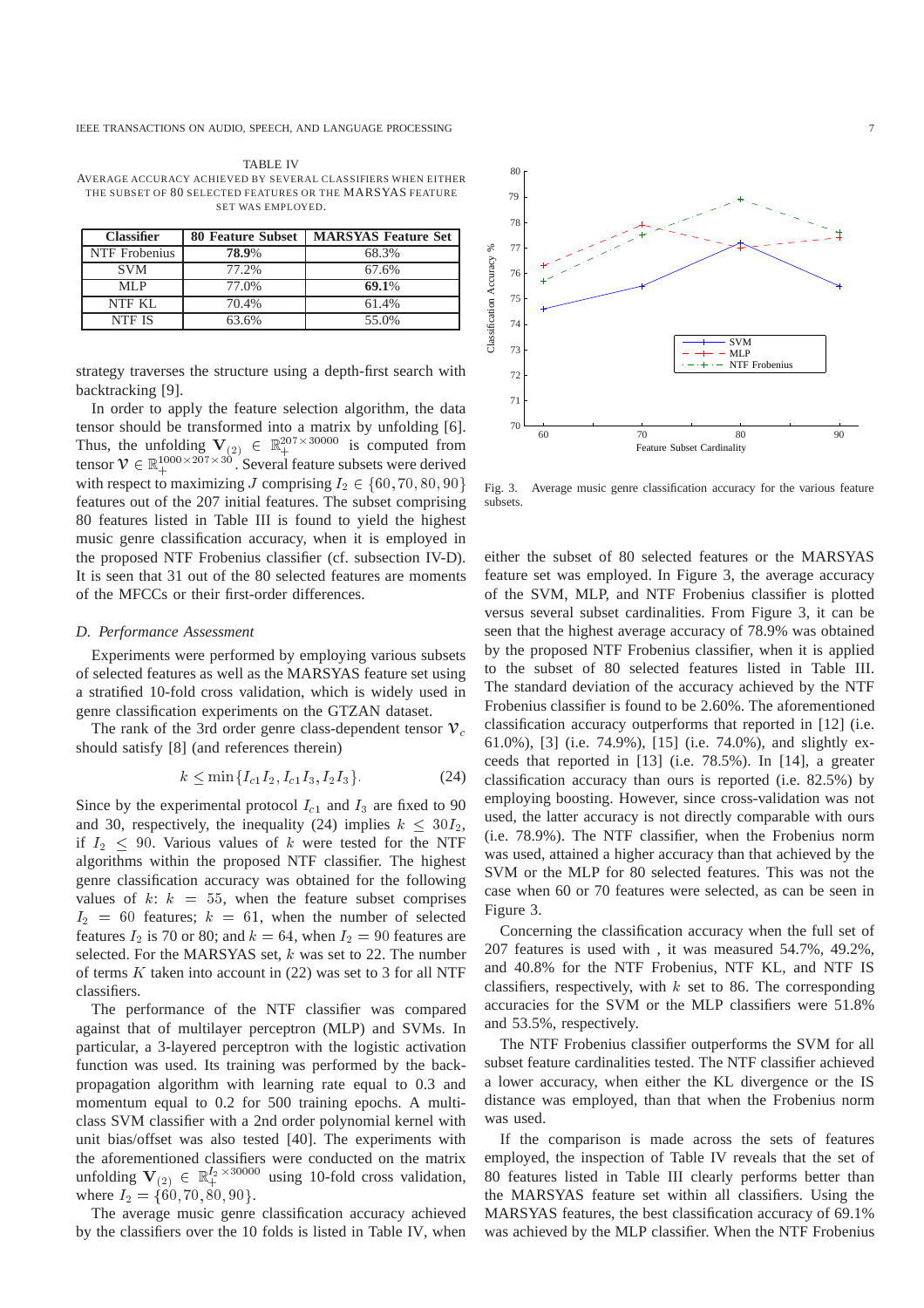| No.             | <b>Selected Feature</b>                       | No.             | <b>Selected Feature</b>                                  |
|-----------------|-----------------------------------------------|-----------------|----------------------------------------------------------|
| 1               | Mean of 2nd SF coefficient                    | 41              | Mean of 1st order difference of 2nd SF coefficient       |
| $\overline{2}$  | Variance of 1st SONE                          | 42              | Variance of SS                                           |
| $\overline{3}$  | Mean of SF                                    | 43              | Mean of 8th SONE                                         |
| $\overline{4}$  | Mean of 2nd SONE                              | 44              | Variance of 2nd SF coefficient                           |
| 5               | Mean of BW                                    | 45              | Variance of 1st order difference of 20th MFCC            |
| 6               | Variance of 1st order difference of 13rd MFCC | 46              | Mean of 9th MFCC                                         |
| $\overline{7}$  | Mean of 12th MFCC                             | 47              | Variance of 1st order difference of 2nd MFCC             |
| $\overline{8}$  | Mean of SC                                    | 48              | Mean of 1st order difference of 10th MFCC                |
| 9               | Mean of 1st SF coefficient                    | 49              | Mean of 5th MFCC                                         |
| 10              | Mean of SS                                    | $\overline{50}$ | Mean of 3rd MFCC                                         |
| 11              | Variance of TL                                | 51              | Variance of 1st order difference of 1st SF coefficient   |
| 12              | Variance of 1st order difference of 5th MFCC  | 52              | 7th AC coefficient                                       |
| $\overline{13}$ | Mean of 3rd SF coefficient                    | $\overline{53}$ | Mean of SRF                                              |
| 14              | Variance of 8th MFCC                          | 54              | Variance of 1st order difference of 24th MFCC            |
| 15              | Variance of SD                                | $\overline{55}$ | 3rd AC coefficient                                       |
| 16              | Mean of RP                                    | 56              | Variance of 1st order difference of 12th MFCC            |
| 17              | Variance of PD                                | 57              | Mean of 6th SONE                                         |
| 18              | Mean of 4th SF coefficient                    | 58              | 4th AC coefficient                                       |
| 19              | Variance of 1st order difference of SS        | 59              | Variance of 9th MFCC                                     |
| 20              | Variance of 1st order difference of 8th MFCC  | 60              | Variance of 2nd SONE coefficient                         |
| 21              | Variance of 1st order difference of 11th MFCC | 61              | Variance of 1st MFCC                                     |
| $\overline{22}$ | Variance of 1st order difference of 10th MFCC | 62              | Mean of 14th MFCC                                        |
| $\overline{23}$ | Mean of 11th MFCC                             | $\overline{63}$ | Mean of 1st MFCC                                         |
| 24              | Variance of 4th SF                            | 64              | Variance of 1st order difference of 4th SF coefficient   |
| $\overline{25}$ | Mean of TL                                    | 65              | Mean of 2nd MFCC                                         |
| 26              | Variance of 1st order difference of 1st SONE  | 66              | Variance of 1st order difference of 3rd SF coefficient   |
| $\overline{27}$ | Mean of 1st order difference of RP            | 67              | Variance of 1st order difference of 8th SONE coefficient |
| 28              | Variance of 3rd SONE                          | 68              | Variance of 1st order difference of 5th SONE coefficient |
| 29              | Mean of FF                                    | 69              | Variance of 1st order difference of 3rd SONE coefficient |
| 30              | Variance of 1st order difference of 9th MFCC  | 70              | Mean of 1st order difference of 1st SF coefficient       |
| $\overline{31}$ | Mean of 1st order difference of 11th MFCC     | 71              | Variance of STE                                          |
| 32              | Variance of 1st order difference of RP        | 72              | Variance of BW                                           |
| 33              | Mean of 13th MFCC                             | $\overline{73}$ | Mean of 1st order difference of 12th MFCC                |
| 34              | Variance of 1st order difference of SC        | $\overline{74}$ | Mean of 16th MFCC                                        |
| 35              | Mean of 1st order difference of 14th MFCC     | 75              | Variance of 1st order difference of 7th MFCC             |
| 36              | Variance of SC                                | $\overline{76}$ | Variance of SRF                                          |
| 37              | Variance of 2nd MFCC                          | 77              | Variance of 1st order difference of 2nd SF coefficient   |
| 38              | Variance of 1st SF coefficient                | 78              | Variance of 7th MFCC                                     |
| 39              | Variance of 3rd SF coefficient                | 79              | Mean of 4th MFCC                                         |
| 40              | Variance of 5th SONE                          | 80              | Mean of PD                                               |

TABLE III THE 80 FEATURES SELECTED BY THE BRANCH-AND-BOUND ALGORITHM.

classifier was used with MARSYAS features, the second best accuracy 68.3% was obtained. The superiority of the extracted features over the MARSYAS ones is partially attributed to the fact that the latter features roughly consist a subset of the former ones. For the MARSYAS features, the NTF classifier with either the KL divergence or the IS distance is less performing than the NTF classifier with the Frobenius norm.

Next, the statistical significance of the accuracy differences between the classifiers was addressed by employing the method described in [41], where the number of correctly classified patterns is assumed to be distributed according to the binomial distribution. It can easily be shown that the performance gains obtained by the NTF Frobenius classifier against the SVM and MLP classifiers are not statistically significant at 95% confidence level. On the contrary, the accuracy difference between the NTF classifier with the Frobenius norm and the

same classifier, when either the KL divergence or the IS distance is used, is found to be statistically significant at 95% confidence level. It should be noted that the difference of 0.4% between the one-vs-the-rest SVMs [13] and the NTF Frobenius classifier is statistically insignificant as well. However, the performance gain obtained by the NTF Frobenius against the classifiers employed in [3], [12], [15] is statistically significant.

Insight to the performance of the NTF Frobenius, SVM, and MLP classifiers is offered by the confusion matrices averaged over the 10 splits determined by 10-fold stratified cross-validation, in Tables V, VI, and VII, respectively. The columns of the confusion matrix correspond to the predicted music genre and the rows to the actual one. For the NTF Frobenius classifier, most misclassifications occur among the Hiphop, Pop, and Rock genres. Concerning the SVM classifier, most misclassifications occur for Rock recordings, which are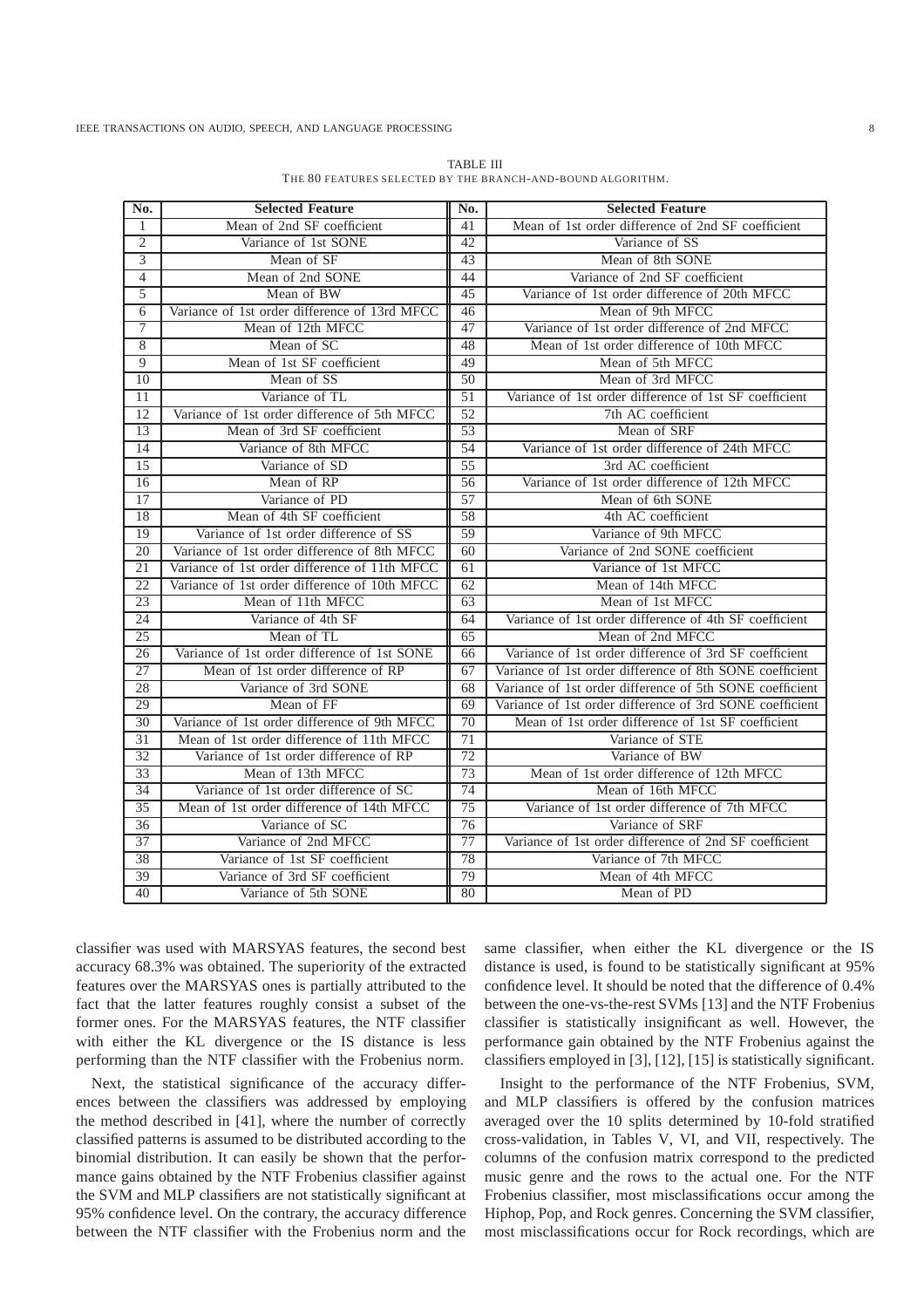TABLE V AVERAGE CONFUSION MATRIX FOR THE NTF FROBENIUS CLASSIFIER USING THE 80 SELECTED FEATURES OVER THE 10 SPLITS DETERMINED BY 10-FOLD STRATIFIED CROSS-VALIDATION.

| Genre        | <b>Blues</b>   | Classical | Country            | Disco          | Hiphop   | Jazz     | Metal        | Pop      | Reggae   | Rock           |
|--------------|----------------|-----------|--------------------|----------------|----------|----------|--------------|----------|----------|----------------|
| <b>Blues</b> | 86             |           | 6                  |                | $\Omega$ |          | $\theta$     | 0        |          | 4              |
| Classical    |                | 88        | 9                  | $\Omega$       | $\Omega$ |          | $\Omega$     | $\theta$ | $\theta$ |                |
| Country      | $\overline{c}$ | $\Omega$  | 87                 |                | $\Omega$ | 3        | $\Omega$     | $\Omega$ |          | 6              |
| Disco        | $\overline{c}$ | $^{()}$   |                    | 76             | 4        | $^{0}$   | $\mathbf{0}$ | 3        | 3        | 8              |
| Hiphop       | 3              | 0         | $\overline{c}$     | 11             | 67       | $\Omega$ | 3            | 5        | 8        |                |
| Jazz         | 4              |           | 10                 | $\overline{c}$ | $\Omega$ | 77       | 4            | $\Omega$ | $\theta$ | $\overline{2}$ |
| Metal        |                | 0         | $\theta$           |                | $\Omega$ |          | 92           | $\theta$ | $\Omega$ | 5              |
| Pop          | 3              |           | $\mathbf{\hat{z}}$ | 15             | 3        | $\theta$ | $\mathbf{0}$ | 72       |          |                |
| Reggae       | ↑              | 0         | ↑                  | 5              | 5        |          | $\Omega$     |          | 73       |                |
| Rock         | 4              | $\Omega$  | 5                  | 4              | $\Omega$ | C        | o            | ↑        | 5        | 71             |

TABLE VI

AVERAGE CONFUSION MATRIX FOR THE SVM CLASSIFIER USING THE 80 SELECTED FEATURES OVER THE 10 SPLITS DETERMINED BY 10-FOLD STRATIFIED CROSS-VALIDATION.

| Genre        | <b>Blues</b>   | Classical | Country  | Disco    | Hiphop         | Jazz     | Metal          | Pop      | Reggae           | Rock           |
|--------------|----------------|-----------|----------|----------|----------------|----------|----------------|----------|------------------|----------------|
| <b>Blues</b> | 84             | $^{()}$   | 4        | ∍<br>∠   |                | 2        | $\Omega$       |          | $\overline{c}$   | 4              |
| Classical    | $\Omega$       | 97        |          |          | $\theta$       |          | $\Omega$       | $\theta$ | $\Omega$         |                |
| Country      | 6              |           | 73       | 4        | $\theta$       | 2        | $\Omega$       |          | $\theta$         | 12             |
| Disco        | $\overline{c}$ | $^{()}$   | 3        | 77       | $\overline{c}$ | $\Omega$ |                | 4        | 3                | 8              |
| Hiphop       | 2              |           |          | 8        | 73             | $\Omega$ | $\overline{c}$ | 3        | 11               |                |
| Jazz         | 5              |           |          |          |                | 80       | $\Omega$       | $\theta$ | $\left( \right)$ | $\overline{c}$ |
| Metal        | $\Omega$       | $\Omega$  | $^{(1)}$ |          | 3              | $\Omega$ | 90             |          | $\Omega$         |                |
| Pop          |                |           | 5        | ٩        | 3              | $\Omega$ | $\overline{c}$ | 77       | 3                |                |
| Reggae       | 4              | $^{(1)}$  |          | $\Omega$ | 11             |          | $\Omega$       | 3        | 67               | 4              |
| Rock         |                |           | 17       |          |                | $\theta$ | $\tilde{z}$    |          | 3                | 54             |

misclassified as either Country or Disco ones. The same occurs for the MLP classifier. It is worth noting that the boundaries between genres such as Pop and Rock as well as Rock and Metal still remain fuzzy [2], a fact that is reflected in the annotations accompanying the dataset.

## V. CONCLUSIONS - FUTURE WORK

In this paper, music genre recognition experiments have been performed using a variety of sound description features and multilinear classification techniques. Novel algorithms for the NTF have been derived from first principles and their computational cost has been estimated. An NTF classifier that trains a basis for each class separately and employs basis orthogonalization has also been proposed. The NTF classifier has been tested against state-of-the-art classifiers. It has been found to be slightly superior than them. This superiority is attributed to the higher expressive power of the multilinear representations than that of the pattern matrix the standard pattern recognition algorithms they depend on.

NTF classifiers compared to standard machine learning approaches, such as MLPs and SVMs, are not limited to vectorized data, but can be used for higher order representations.

TABLE VII AVERAGE CONFUSION MATRIX FOR THE MLP CLASSIFIER USING THE 80 SELECTED FEATURES OVER THE 10 SPLITS DETERMINED BY 10-FOLD STRATIFIED CROSS-VALIDATION.

| Genre        | <b>Blues</b>   | Classical | Country      | Disco          | Hiphop         | Jazz     | Metal          | Pop      | Reggae          | Rock           |
|--------------|----------------|-----------|--------------|----------------|----------------|----------|----------------|----------|-----------------|----------------|
| <b>Blues</b> | 80             | 3         | 4            | $\Omega$       |                | 3        | 2              |          |                 | 6              |
| Classical    | $\Omega$       | 93        | $\Omega$     | $\cup$         | $\Omega$       | 3        |                |          | $\Omega$        | 3              |
| Country      | 3              |           | 74           | 3              | $^{(1)}$       |          | 0              |          |                 | 11             |
| Disco        | 4              |           | 8            | 72             | 3              | $\Omega$ | 2              | 3        | 4               | 3              |
| Hiphop       | $\overline{c}$ | 0         |              | $\overline{c}$ | 80             | $\Omega$ | $\overline{c}$ | 5        | π               |                |
| Jazz         | 9              | 4         | ↑            | $\Omega$       | $\Omega$       | 82       |                | $\Omega$ |                 |                |
| Metal        |                | $\Omega$  | $\theta$     | ◠              | $\overline{c}$ | $\Omega$ | 87             | 3        | $\Omega$        | 5              |
| Pop          |                | $\Omega$  | 6            | 3              | 2              | $\theta$ |                | 79       |                 | $\overline{a}$ |
| Reggae       | 4              | 0         | $\mathbf{3}$ |                | 9              |          | $^{()}$        | 3        | $7\overline{2}$ | 5              |
| Rock         | 6              |           | 19           | ົ              |                | n        | 6              |          | ς               | 51             |

For example, tensors can be used for modeling any recording as a time series of potentially different genre labels. NTF offers an attractive framework for modeling data as a multilinear combination of features and can extract basis features enabling a greater interpretability of the basis contributions to the classification than SVMs and MLPs. Such factorizations can also be used for dimensionality reduction prior to the application of standard machine learning algorithms (e.g. SVMs). NTF is not limited to music genre classification, but it can be utilized in various cases associated with feature vectors computed over time, such as for multiple frequency estimation in audio recordings in order to provide a global spectral basis for a whole set instead of a basis for each recording [42].

In the future, the performance of NTF will be assessed on hierarchical music genre databases, which offer additional flexibility over the flat classification approaches. In addition, the NTF algorithms could be enhanced by incorporating penalty functions into the factorization problem, which can control the outcome of the factorization. Finally, various initialization techniques similar to those proposed for the NMF algorithm [44], could be developed for the NTF algorithms aiming to reduce the number of iterations.

## APPENDIX I

## *A. Problem Formulation*

As stated in Section III-D, the following minimization problem is treated:

$$
\min_{\mathbf{u}_{j}^{(i)} \geq \mathbf{0}} D_{\phi} \biggl( \sum_{j=1}^{k} \mathbf{u}_{j}^{(1)} \circ \mathbf{u}_{j}^{(2)} \circ \cdots \circ \mathbf{u}_{j}^{(n)}, \mathcal{V} \biggr).
$$

Let  $l = 1, 2, \ldots, I_i$  and  $i = 1, 2, \ldots, n$ . The goal is to find a multiplicative updating rule for the elements of vectors  $\mathbf{u}_i^{(i)}$ denoted as  $u_{i_l}^{(i)}$ ,  $j = 1, 2, \ldots, k$ . From (5), it can be seen that:

$$
D_{\phi}\left(\sum_{j=1}^{k}\mathbf{u}_{j}^{(1)}\circ\mathbf{u}_{j}^{(2)}\circ\cdots\circ\mathbf{u}_{j}^{(n)},\mathcal{V}\right)=\n\sum_{l=1}^{I_{i}}D_{\phi}\left(\sum_{j=1}^{k}\mathbf{u}_{j}^{(1)}\circ\mathbf{u}_{j}^{(2)}\circ\cdots\mathbf{u}_{j}^{(i-1)}u_{jl}^{(i)}\circ\mathbf{u}_{j}^{(i+1)}\circ\cdots\circ\mathbf{u}_{j}^{(n)},\mathcal{V}_{\varrho_{i}=l}\right)
$$
\n(25)

where  $\mathcal{V}_{\rho_i=l} \in \mathbb{R}^{I_1 \times I_2 \times \cdots \times I_{i-1} \times I_{i+1} \times \cdots \times I_N}$  is a sub-tensor with the *i*th index fixed to  $l$  whose elements are denoted by  $v_{\varrho_1 \ldots \varrho_{i-1} l \varrho_{i+1} \ldots \varrho_n}$ ,  $\varrho_\ell = 1, 2, \ldots, I_\ell$  and  $\ell = 1, 2, \ldots, i-1, i+1$  $1, \ldots, n$ .

## *B. Auxiliary function*

 $\mathcal{L}$ 

The minimization problem can be solved using auxiliary functions [11], [23]. Let  $F(\mathbf{u}_l^{(i)})$  denote the divergence term in (25), i.e.

$$
F(\mathbf{u}_i^{(i)}) = D_{\phi}\left(\sum_{j=1}^{\kappa} \mathbf{u}_j^{(1)} \circ \mathbf{u}_j^{(2)} \circ \cdots \mathbf{u}_j^{(i-1)} u_{jl}^{(i)} \circ \mathbf{u}_j^{(i+1)} \circ \cdots \circ \mathbf{u}_j^{(n)}, \mathcal{V}_{\varrho_i=l}\right)
$$
(26)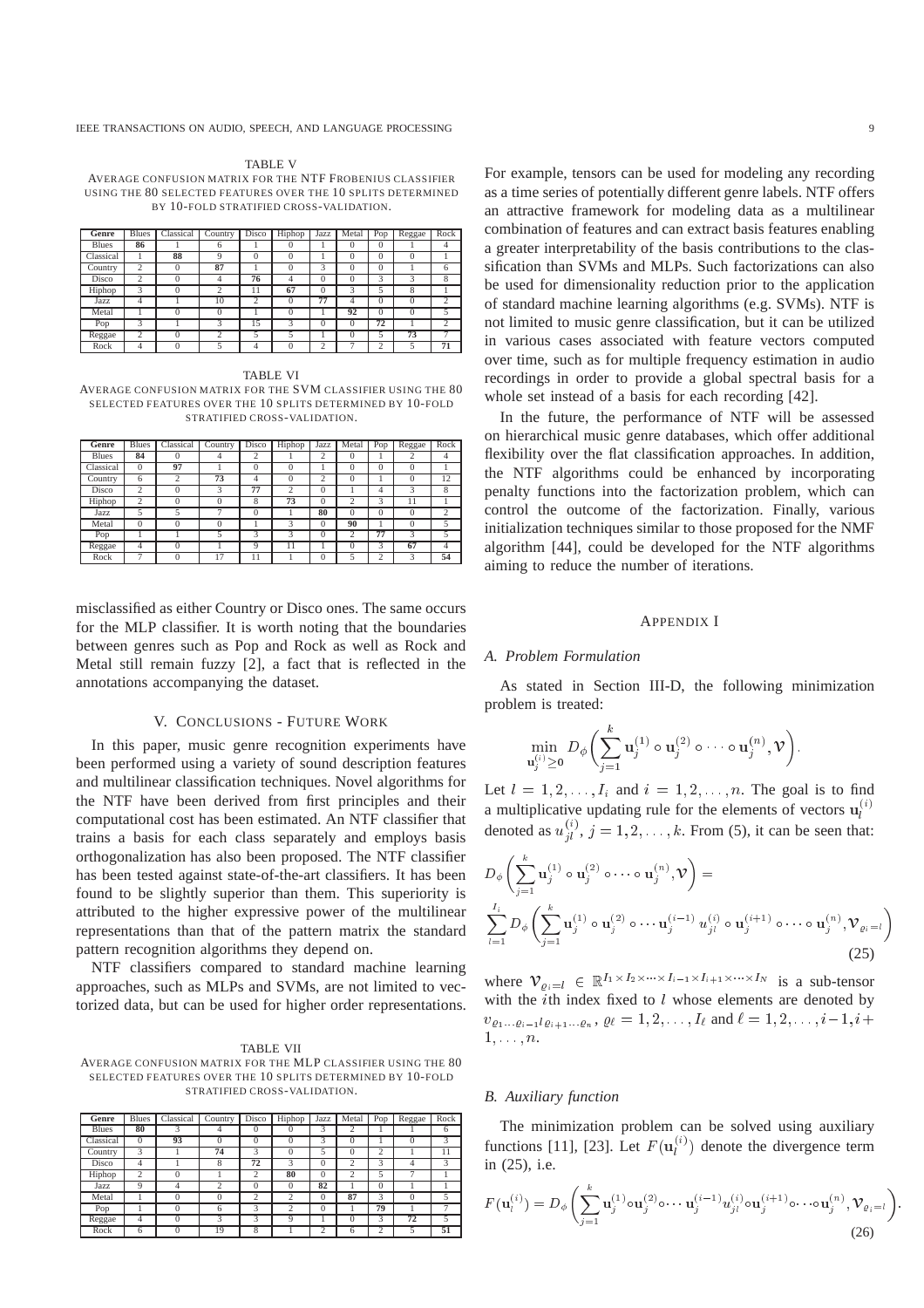The application of (4) and (5) to (26) yields:

$$
F(\mathbf{u}_{l}^{(i)}) = \overline{\sum}_{\varrho_{i}} \phi \left( \sum_{j=1}^{k} u_{j\varrho_{1}}^{(1)} \cdots u_{j\varrho_{i-1}}^{(i-1)} u_{jl}^{(i)} u_{j\varrho_{i+1}}^{(i+1)} \cdots u_{j\varrho_{n}}^{(n)} \right) - \phi(v_{\varrho_{1}... \varrho_{i-1} l\varrho_{i+1}... \varrho_{n}}) - \psi(v_{\varrho_{1}... \varrho_{i-1} l\varrho_{i+1}... \varrho_{n}}) \cdot \left( \sum_{j=1}^{k} u_{j\varrho_{1}}^{(1)} \cdots u_{j\varrho_{i-1}}^{(i-1)} u_{jl}^{(i)} u_{j\varrho_{i+1}}^{(i+1)} \cdots u_{j\varrho_{n}}^{(n)} - v_{\varrho_{1}... \varrho_{i-1} l\varrho_{i+1}... \varrho_{n}} \right)
$$
\n(27)

where  $\psi(x) = \phi'(x)$ . The following auxiliary function for  $F(\mathbf{u}_l^{(i)})$  is proposed:

$$
G(\mathbf{u}_{l}^{(i)}, \tilde{\mathbf{u}}_{l}^{(i)}) = \n\sum_{\varrho_{i}} \left( \sum_{j=1}^{k} \lambda_{\varrho_{1} \dots j \dots \varrho_{n}} \cdot \phi \left( \frac{u_{j\varrho_{1}}^{(1)} \dots u_{j\varrho_{i-1}}^{(i-1)} u_{jl}^{(i)} u_{j\varrho_{i+1}}^{(i+1)} \dots u_{j\varrho_{n}}^{(n)}}{\lambda_{\varrho_{1} \dots \varrho_{i-1} j \varrho_{i+1} \dots \varrho_{n}}} \right) \right) - \phi(v_{\varrho_{1} \dots \varrho_{i-1} l \varrho_{i+1} \dots \varrho_{n}}) - \psi(v_{\varrho_{1} \dots \varrho_{i-1} l \varrho_{i+1} \dots \varrho_{n}}) \cdot \left( \sum_{j=1}^{k} u_{j\varrho_{1}}^{(1)} \dots u_{j\varrho_{i-1}}^{(i-1)} u_{jl}^{(i)} u_{j\varrho_{i+1}}^{(i+1)} \dots u_{j\varrho_{n}}^{(n)} - v_{\varrho_{1} \dots \varrho_{i-1} l \varrho_{i+1} \dots \varrho_{n}} \right)
$$
\n(28)

where

$$
\lambda_{\varrho_1 \dots \varrho_{i-1} j \varrho_{i+1} \dots \varrho_n} = \frac{u_{j \varrho_1}^{(1)} \dots u_{j \varrho_{i-1}}^{(i-1)} \tilde{u}_{j l}^{(i)} u_{j \varrho_{i+1}}^{(i+1)} \dots u_{j \varrho_n}^{(n)}}{\sum_{j'=1}^k u_{j' \varrho_1}^{(1)} \dots u_{j' \varrho_{i-1}}^{(i-1)} \tilde{u}_{j' l}^{(i)} u_{j' \varrho_{i+1}}^{(i+1)} \dots u_{j' \varrho_n}^{(n)}}
$$

It can easily be shown that  $G(\mathbf{u}_l^{(i)}, \mathbf{u}_l^{(i)}) = F(\mathbf{u}_l^{(i)})$ . In addition, using Jensen's inequality for convex functions, it can be verified that  $G(\mathbf{u}_l^{(i)})$  $\hat{i}^{\prime\prime},\mathbf{u}^{\prime\prime\prime}_{l}$  $\binom{C}{l} \geq F(\mathbf{u}_l^{\infty})$  $\binom{1}{l}$ . Accordingly, indeed  $G(\mathbf{u}_l^{(i)}, \tilde{\mathbf{u}}_l^{(i)})$  is an auxiliary function for  $F(\mathbf{u}_l^{(i)})$ .

## *C. Minimization of the auxiliary function*

In order to derive a multiplicative update rule for  $u_{il}^{(i)}$ , the auxiliary function  $G(\mathbf{u}_l^{(i)}, \tilde{\mathbf{u}}_l^{(i)})$  should be minimized with respect to  $u_{il}^{(i)}$ . The partial derivative of  $G(u_l^{(i)})$  $\hat{i}^{\;\;\prime},\mathbf{u}_{\hat{l}}^{\;\;\prime}$  $\binom{u}{l}$  with respect to  $u_{il}^{(i)}$  is set to zero:

$$
\frac{\partial G(\mathbf{u}_{l}^{(i)}, \tilde{\mathbf{u}}_{l}^{(i)})}{\partial u_{jl}^{(i)}} = \frac{\sum_{\varrho_{i}} \lambda_{\varrho_{1} \dots \varrho_{i-1} j \varrho_{i+1} \dots \varrho_{n}} \cdot \psi\left(\frac{u_{j\varrho_{1}}^{(1)} \dots u_{j\varrho_{i-1}}^{(i-1)} u_{jl}^{(i)} u_{j\varrho_{i+1}}^{(i+1)} \dots u_{j\varrho_{n}}^{(n)}}{\lambda_{\varrho_{1} \dots \varrho_{i-1} j \varrho_{i+1}} \dots \varrho_{n}}\right) D.
$$
\n
$$
\frac{u_{j\varrho_{1}}^{(1)} \dots u_{j\varrho_{i-1}}^{(i-1)} u_{j\varrho_{i+1}}^{(i+1)} \dots u_{j\varrho_{n}}^{(n)}}{\lambda_{\varrho_{1} \dots \varrho_{i-1} j \varrho_{i+1} \dots \varrho_{n}}} \qquad \qquad \frac{\gamma_{\varrho_{1}}^{(1)} \dots \gamma_{\varrho_{i}}^{(n)}}{\lambda_{\varrho_{1}} \dots \varrho_{i-1} j \varrho_{i+1} \dots \varrho_{n}} \qquad \qquad \frac{\gamma_{\varrho_{1}}^{(1)} \dots \gamma_{\varrho_{i+1}}^{(i+1)} \dots u_{j\varrho_{n}}^{(n)}}{\gamma_{\varrho_{i}} \qquad \qquad \frac{\gamma_{\varrho_{1}}^{(1)} \dots \gamma_{\varrho_{i}}^{(i+1)} \dots \gamma_{j\varrho_{n}}^{(n)}}{\gamma_{j}} \qquad \qquad \frac{\gamma_{\varrho_{1}}^{(1)} \dots \gamma_{\varrho_{n}}^{(n)}}{\gamma_{j}} \qquad \qquad \frac{\gamma_{\varrho_{1}}^{(1)} \dots \gamma_{\varrho_{n}}^{(n)}}{\gamma_{\varrho_{n}}} \qquad \qquad \frac{\gamma_{\varrho_{1}}^{(1)} \dots \gamma_{\varrho_{n}}^{(n)}}{\gamma_{\varrho_{n}}} \qquad \qquad \frac{\gamma_{\varrho_{1}}^{(1)} \dots \gamma_{\varrho_{n}}^{(n)}}{\gamma_{\varrho_{n}}} \qquad \qquad \frac{\gamma_{\varrho_{1}}^{(1)} \dots \gamma_{\varrho_{n}}^{(n)}}{\gamma_{\varrho_{n}}} \qquad \qquad \frac{\gamma_{\varrho_{1}}^{(
$$

By replacing (29) into (30) and after performing some algebraic manipulations, we obtain:

$$
\frac{\partial G(\mathbf{u}_{l}^{(i)}, \tilde{\mathbf{u}}_{l}^{(i)})}{\partial u_{jl}^{(i)}} = \overline{\sum}_{\varrho_{i}} \left( u_{j\varrho_{1}}^{(1)} \cdots u_{j\varrho_{i-1}}^{(i-1)} u_{j\varrho_{i+1}}^{(i+1)} \cdots u_{j\varrho_{n}}^{(n)} \right) \n\cdot \psi \left( \sum_{j'=1}^{k} u_{j'\varrho_{1}}^{(1)} \cdots u_{j'\varrho_{i-1}}^{(i-1)} \tilde{u}_{j'l}^{(i)} u_{j'\varrho_{i+1}}^{(i+1)} \cdots u_{j'\varrho_{n}}^{(n)} \cdot \frac{u_{jl}^{(i)}}{\tilde{u}_{jl}^{(i)}} \right) \n- \overline{\sum}_{\varrho_{i}} \psi(v_{\varrho_{1}... \varrho_{i-1} l\varrho_{i+1}... \varrho_{n}}) \cdot \left( u_{j\varrho_{1}}^{(1)} \cdots u_{j\varrho_{i-1}}^{(i-1)} u_{j\varrho_{i+1}}^{(i+1)} \cdots u_{j\varrho_{n}}^{(n)} \right)
$$
\n(31)

The equation

,

:

$$
\frac{\partial G(\mathbf{u}_l^{(i)}, \tilde{\mathbf{u}}_l^{(i)})}{\partial u_{jl}^{(i)}} = 0
$$
\n(32)

cannot be analytically solved for any  $\psi$ . If  $\psi$  is assumed to be multiplicative as in [11] (i.e.  $\psi(xy) = \psi(x) \psi(y)$ ), the substitution of (31) in (32) yields the following update rule:

$$
u_{jl}^{(i)} \leftarrow \tilde{u}_{jl}^{(i)} \cdot \psi^{-1} \left( \frac{\sum_{\varrho_i} \psi(v_{\varrho_1 \dots \varrho_{i-1} l \varrho_{i+1} \dots \varrho_n}) \cdot \alpha_{j \varrho_1 \dots \varrho_{i-1} \varrho_{i+1} \dots \varrho_n}}{\sum_{\varrho_i} \alpha_{j \varrho_1 \dots \varrho_{i-1} \varrho_{i+1} \dots \varrho_n} \cdot \psi(\beta_{\varrho_1 \dots \varrho_{i-1} l \varrho_{i+1} \dots \varrho_n})} \right)
$$
(33)

where  $\alpha_{j_{\rho_1} \dots \rho_{i-1} \rho_{i+1} \dots \rho_n}$  and  $\beta_{\rho_1 \dots \rho_{i-1} \rho_{i+1} \dots \rho_n}$  are defined in (12) and (13), respectively. The update rule (33) should be applied to all elements  $u_{ji}^{(i)}$  for  $j = 1, 2, \ldots, k, i = 1, 2, \ldots, n$ , and  $l = 1, 2, \ldots, I_i$ . It should be noted that  $\psi()$  is multiplicative for the Frobenius norm, since  $\phi(x) = \frac{1}{2}x^2 \Rightarrow \psi(x) = x$ . The update rule for the Frobenius norm given in (14) can be easily derived from (33).

However, (33) cannot be applied to the KL divergence or the IS distance, since the associated functions  $\psi()$  are not multiplicative. Indeed, we have  $\phi(x) = x \log(x) \Rightarrow \psi(x) =$  $log(x) + 1$  for the KL divergence. By replacing the explicit form of  $\psi(x)$  into (31), we obtain

$$
\overline{\sum}_{\varrho_{i}} \alpha_{j\varrho_{1} \dots \varrho_{i-1} \varrho_{i+1} \dots \varrho_{n}} \cdot \left( \log \beta_{\varrho_{1} \dots \varrho_{i-1} l \varrho_{i+1} \dots \varrho_{n}} + \log \frac{u_{j\wr}^{(i)}}{\tilde{u}_{j\wr}^{(i)}} \right) - \overline{\sum}_{\varrho_{i}} \log \psi \left( v_{\varrho_{1} \dots \varrho_{i-1} l \varrho_{i+1} \dots \varrho_{n}} \right) \cdot \alpha_{j\varrho_{1} \dots \varrho_{i-1} \varrho_{i+1} \dots \varrho_{n}} = 0,
$$
\n(34)

which leads to the update rule (11). Similarly, for the IS distance,  $\phi(x) = -\log(x) \Rightarrow \psi(x) = -\frac{1}{x}$ . By replacing the explicit form of  $\psi(x)$  into (31), we obtain the update rule (15).

## *D. Proof of Convergence*

To prove the convergence of the multiplicative update rule for the Frobenius NTF algorithm (14), one needs to show that  $F(\mathbf{u}_l^{(i)})$  $\binom{V}{l} \leq F(\mathbf{u}_l^{\vee})$  $\ell_i^{(i)}$ ). Using the definition of  $F(\mathbf{u}_i^{(i)})$  $\binom{v}{l},$  $\alpha_{j_{\rho_1...\rho_{i-1}\rho_{i+1}...\rho_n}}$  and  $\beta_{\rho_1...\rho_{i-1}l_{\rho_{i+1}...\rho_n}}$  given in (27), (12),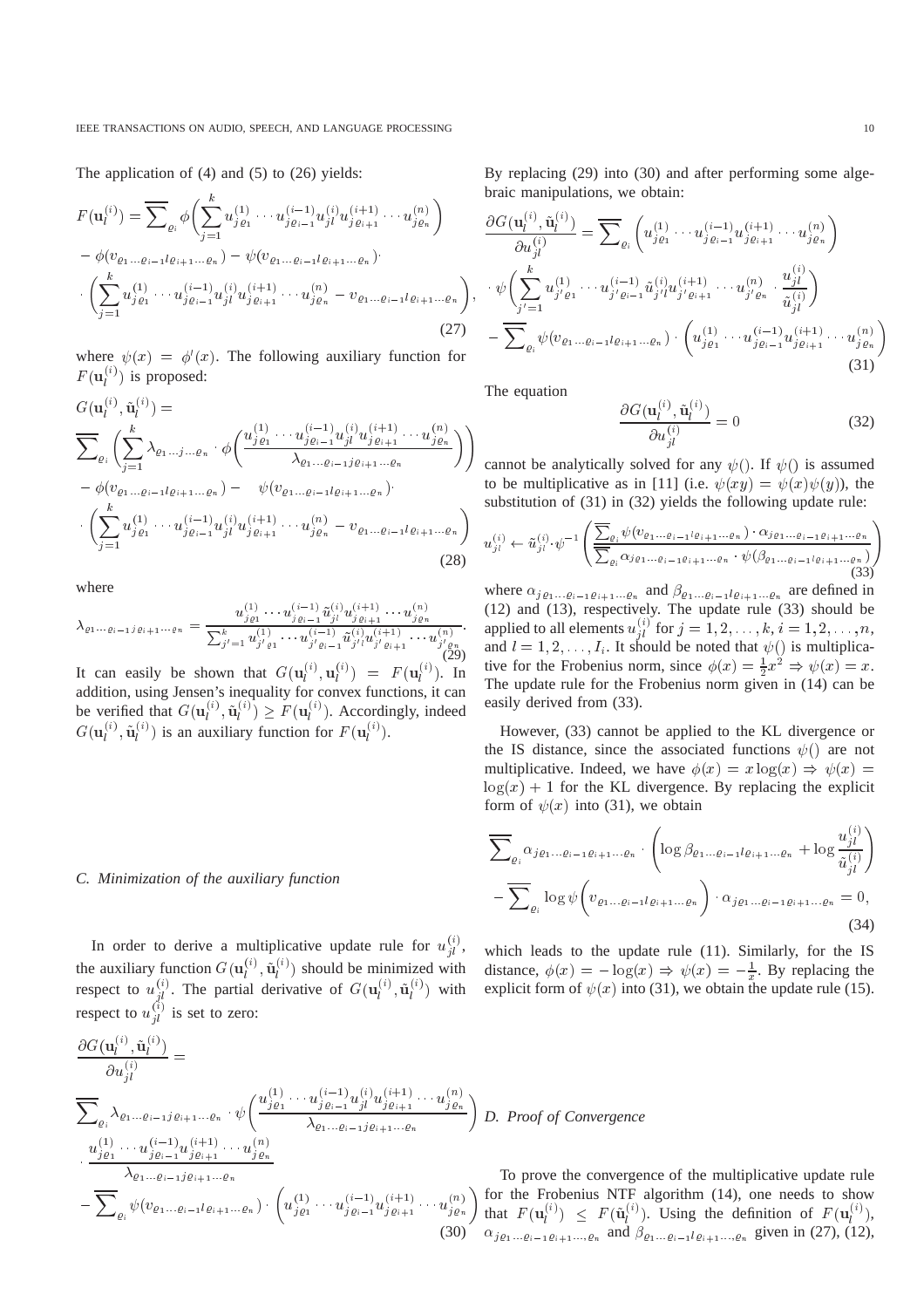and (13), respectively, it can be shown that:

$$
F(\tilde{\mathbf{u}}_l^{(i)}) - F(\mathbf{u}_l^{(i)}) =
$$
\n
$$
\sum_{\varrho_i} \left( \sum_{j=1}^k \alpha_{j\varrho_1 \dots \varrho_{i-1} \varrho_{i+1} \dots, \varrho_n} \cdot u_{jl}^{(i)} - v_{\varrho_1 \dots \varrho_{i-1} l \varrho_{i+1} \dots \varrho_n} \right) \cdot \left( \psi(\beta_{\varrho_1 \dots \varrho_{i-1} l \varrho_{i+1} \dots, \varrho_n}) - \psi(\sum_{j=1}^k \alpha_{j\varrho_1 \dots \varrho_{i-1} \varrho_{i+1} \dots, \varrho_n} \cdot u_{jl}^{(i)}) \right) + \sum_{\varrho_i} D_{\phi} \left( \beta_{\varrho_1 \dots \varrho_{i-1} l \varrho_{i+1} \dots, \varrho_n}, \sum_{j=1}^k \alpha_{j\varrho_1 \dots \varrho_{i-1} \varrho_{i+1} \dots, \varrho_n} \cdot u_{jl}^{(i)} \right)
$$
\n(35)

Since the 2nd term is by definition non-negative, it suffices to prove that the first term in (35) is non-negative. For the Frobenius norm,  $\psi(x) = x$ , a fact that facilitates further the derivations. Moving the denominator in (14) to the left hand side part and summing over  $i$ , we get

$$
\sum_{\varrho_{i}} \beta_{\varrho_{1} \dots \varrho_{i-1} l \varrho_{i+1} \dots, \varrho_{n}} \cdot v_{\varrho_{1} \dots \varrho_{i-1} l \varrho_{i+1} \dots \varrho_{n}} = \sum_{\varrho_{i}} \left( \sum_{j=1}^{k} \alpha_{j \varrho_{1} \dots \varrho_{i-1} \varrho_{i+1} \dots, \varrho_{n}} \cdot u_{jl}^{(i)} \right) \cdot \beta_{\varrho_{1} \dots \varrho_{i-1} l \varrho_{i+1} \dots, \varrho_{n}}.
$$
\n(36)

Using (36) into the algebraic manipulations of the first term in (35), we conclude that it is sufficient to prove

$$
\overline{\sum}_{\varrho_{i}} v_{\varrho_{1} \dots \varrho_{i-1} l \varrho_{i+1} \dots \varrho_{n}} \cdot \left( \sum_{j=1}^{k} \alpha_{j \varrho_{1} \dots \varrho_{i-1} \varrho_{i+1} \dots, \varrho_{n}} \cdot u_{jl}^{(i)} \right) \ge
$$
\n
$$
\overline{\sum}_{\varrho_{i}} \left( \sum_{j=1}^{k} \alpha_{j \varrho_{1} \dots \varrho_{i-1} \varrho_{i+1} \dots, \varrho_{n}} \cdot u_{jl}^{(i)} \right) \cdot \left( \sum_{j'=1}^{k} \alpha_{j' \varrho_{1} \dots \varrho_{i-1} \varrho_{i+1} \dots, \varrho_{n}} \cdot u_{j'l}^{(i)} \right) \tag{37}
$$

(14) implies that

$$
\sum_{\varrho_{i}} \alpha_{j\varrho_{1} \dots \varrho_{i-1} \varrho_{i+1} \dots, \varrho_{n}} \cdot v_{\varrho_{1} \dots \varrho_{i-1} l \varrho_{i+1} \dots \varrho_{n}} = \frac{u_{jl}^{(i)}}{\sum_{\varrho_{i}} \alpha_{j\varrho_{1} \dots \varrho_{i-1} \varrho_{i+1} \dots, \varrho_{n}} \cdot \frac{u_{jl}^{(i)}}{\tilde{u}_{jl}^{(i)}}}
$$
(38)

Using (38), the inequality (37) is rewritten as

$$
\overline{\sum}_{\varrho_{i}}\left(\sum_{j=1}^{k}\alpha_{j\varrho_{1}...\varrho_{i-1}\varrho_{i+1}...\varrho_{n}}\cdot\frac{[u_{jl}^{(i)}]^{2}}{\tilde{u}_{jl}^{(i)}}\right)\cdot\beta_{\varrho_{1}...\varrho_{i-1}l\varrho_{i+1}...\varrho_{n}} \ge
$$
\n
$$
\overline{\sum}_{\varrho_{i}}\left(\sum_{j=1}^{k}\alpha_{j\varrho_{1}...\varrho_{i-1}\varrho_{i+1}...\varrho_{n}}\cdot u_{jl}^{(i)}\right)\cdot
$$
\n
$$
\cdot\left(\sum_{j'=1}^{k}\alpha_{j'\varrho_{1}...\varrho_{i-1}\varrho_{i+1}...\varrho_{n}}\cdot u_{j'l}^{(i)}\right)
$$
\n(39)

Inequality (39) holds thanks to Lemma 4 [11], which concludes the proof.

#### APPENDIX II

The computational cost of the NTF is derived for  $n = 3$  (3rd) order tensors), when the Frobenius norm is used. We assume that one flop corresponds to a single floating point operation, i.e. a floating point addition or a floating point multiplication [43]. The computational cost is detailed in Table VIII. We explicitly calculate the cost for the computation of the matrix  $\mathbf{U}^{(1)} \in \mathbb{R}^{I_1 \times k}$  having columns  $\mathbf{u}_i^{(i)}$ . The first entry refers to terms  $\alpha_{j_{02},03}$  defined by (12), which are  $kI_2I_3$  in total and each of them requires 1 multiplication. The second entry refers to terms  $\beta_{l_{Q_2Q_3}}$  defined by (13), which are  $I_1I_2I_3$  in total and each of them requires 2k multiplications and  $k - 1$  additions. The cost for one update of  $u_{il}^{(1)}$  given by (14) is  $2(I_2I_3 + 1)$ multiplications and  $2(I_2I_3 - 1)$  additions, therefore in total  $4I_2I_3$ . There are  $I_1k$  elements that should be computed. In total, one needs  $(7k - 1)I_1I_2I_3 + kI_2I_3$  flops per iteration in order to compute the full matrix  $\mathbf{U}^{(1)}$ . By repeating the same computation for  $U^{(2)}$  and  $U^{(3)}$  and multiplying by the number of iterations  $r$  needed for convergence, we obtain:

$$
3r(7k-1)I_1I_2I_3 + rk(I_2I_3 + I_1I_3 + I_1I_2). \tag{40}
$$

It can be said that the Itakura-Saito NTF and the Kullback-Leibler NTF algorithms have a computational cost of the same order to that given by (40), if a constant cost is assumed for the computation of logarithms and exponentials.

The inspection of (40) reveals that the cost of the nonnegative training tensor  $\mathcal{V}_c$  factorization depends linearly on the number of the training recordings  $I_{c1}$  for each genre class. Besides the NTF, the computational cost of the proposed NTF classifier training in Section III-E involves tensor unfolding (of no cost), the Khatri-Rao matrix product  $U_c^{(3)} \odot U_c^{(2)}$ , its QR decomposition, and the matrix product  $H_c = R_c [U_c^{(1)}]^T$  for each genre. The just mentioned Khatri-Rao matrix product is computed at a cost of  $I_3I_2k$  flops. The QR decomposition can be performed at a cost of  $2I_3I_2k^2$  flops, if the modified Gram-Schmidt method is used [43].  $H_c$  can be computed at a cost of  $I_{c1}(2k-1)$ k flops. The test phase involves (20)-(22), which implies a computational cost of  $\mathcal{O}(I_{c1}k^2)$  for each genre.

TABLE VIII 3RD ORDER FROBENIUS NTF COMPUTATIONAL COST.

| Term                                                                                          | <b>Flops</b>                                       |
|-----------------------------------------------------------------------------------------------|----------------------------------------------------|
| $\alpha_{j\varrho_{2}\varrho_{3}}$                                                            | $I_2I_3k$                                          |
| $\beta_{l}{}_{\theta\,2\,\theta\,3}$                                                          | $(3k-1)I_1I_2I_3$                                  |
| $u_{il}^{(1)}$ given $\alpha_{i\varrho_{2}\varrho_{3}}$ and $\beta_{l\varrho_{2}\varrho_{3}}$ | $4I_1I_2I_3k$                                      |
| TI <sup>(1)</sup><br>per iteration                                                            | $(7k-1)I_1I_2I_3+kI_2I_3$                          |
| $\mathbf{U}^{(i)}$ , $i=1,2,3$ , per iteration                                                | $3(7k-1)I_1I_2I_3 + k(I_2I_3 + I_1I_3 + I_1I_2)$   |
| Frobenius NTF for $r$ iterations                                                              | $3r(7k-1)I_1I_2I_3 + rk(I_2I_3 + I_1I_3 + I_1I_2)$ |

#### **REFERENCES**

- [1] J.-J. Aucouturier and F. Pachet, "Representing musical genre: a state of the art," *J. New Music Research*, Vol. 32, No. 1, pp. 83-93, 2003.
- [2] N. Scaringella, G. Zoia, and D. Mlynek, "Automatic genre classification of music content," *IEEE Signal Processing Mag.*, Vol. 23, No. 2, pp. 133-141, March 2006.
- [3] T. Lidy and A. Rauber, "Evaluation of feature extractors and psychoacoustic transformations for music genre classification," in Proc. *6th Int. Conf. Music Information Retrieval*, pp. 34-41, September 2005.